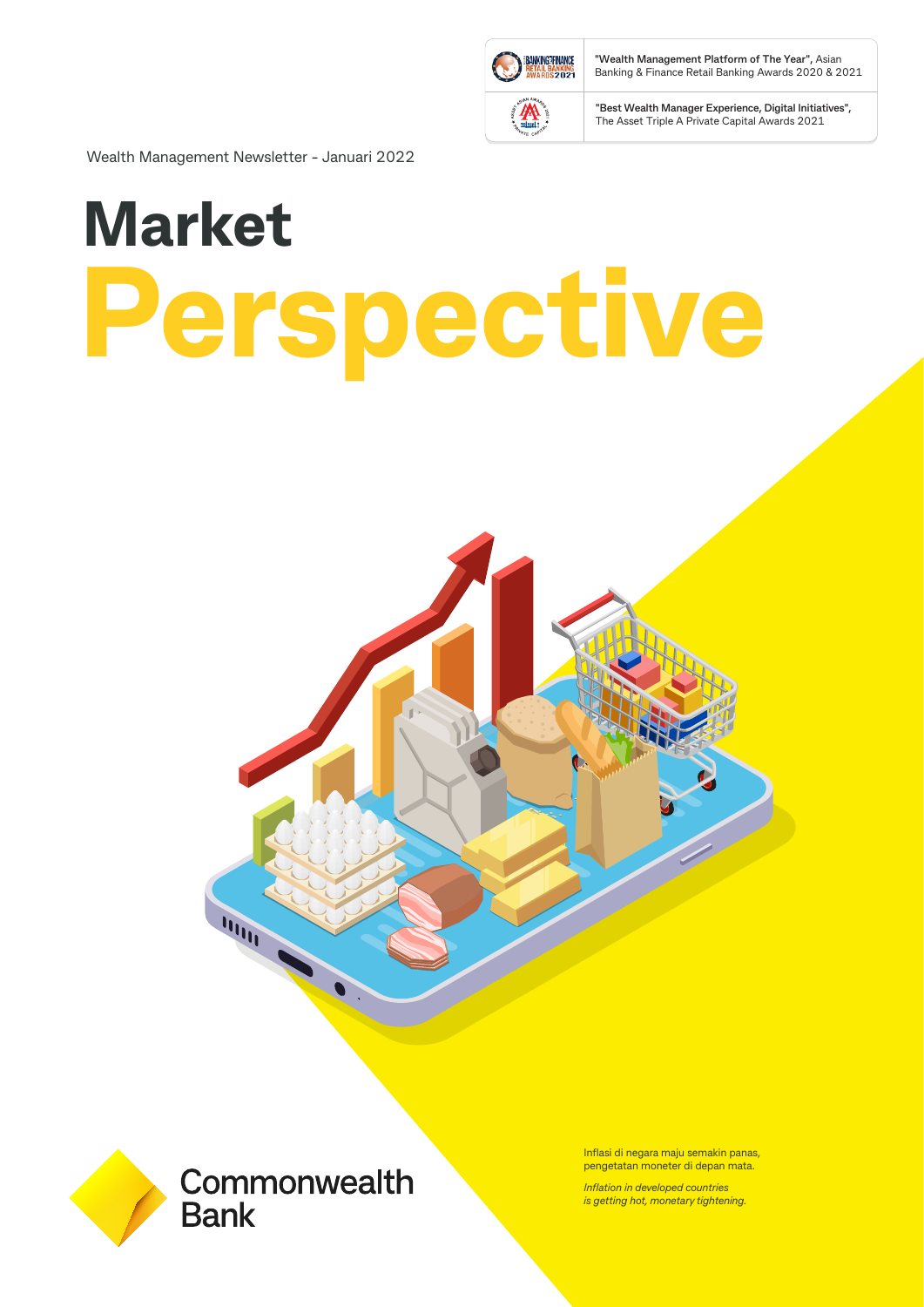# *GREETINGS*

**Ivan Jaya** Chief of Retail & SME Business



**Pemulihan ekonomi yang berlangsung pada tahun lalu membuat tingkat permintaan atas barang dan jasa meningkat, namun tidak dapat diimbangi oleh persediaan sehingga membuat inflasi di beberapa negara maju melonjak.**

*The economic recovery that took place last year made the level of demand for goods and services increase. However, the increase of demand could not be matched by supply, this cause a spike in inflation in several developed countries.*

#### **Nasabah yang terhormat,**

Ekonomi global dan pasar keuangan menunjukan pemulihan pada tahun 2021 lalu. Pada kuartal IV, pasar saham Amerika Serikat terus melanjutkan penguatannya dan menutup tahun 2021 dengan catatan positif dalam tiga tahun berturut-turut. Sementara dari pasar saham domestik, IHSG berhasil mencetak kinerja positif pada akhir 2021 setelah pada tahun sebelumnya mencatat kinerja negatif.

Pemulihan ekonomi yang berlangsung pada tahun lalu serta pelonggaran kebijakan pengetatan kegiatan masyarakat membuat tingkat permintaan atas barang dan jasa meningkat. Namun peningkatan permintaan tersebut tidak dapat diimbangi oleh persediaan terutama dikarenakan adanya gangguan rantai pasok. Hal tersebut membuat inflasi di beberapa negara maju menunjukkan lonjakan. Inflasi yang tinggi juga disebabkan oleh tingginya biaya energi.

Untuk memerangi tingginya inflasi yang terjadi, Bank Sentral Amerika Serikat sudah merencanakan untuk melakukan normalisasi kebijakan moneter longgar yang telah diberlakukan sejak pandemi terjadi. Dengan adanya perubahan kondisi ini portofolio investasi juga perlu dilakukan penyesuaian. Kami akan mencoba mengulas singkat bagaimana penyesuaian portofolio investasi di tengah potensi suku bunga acuan yang lebih tinggi.

Jika Anda membutuhkan informasi lebih lanjut mengenai strategi dan rekomendasi produk-produk investasi sesuai profil risiko Anda. Anda dapat menghubungi Relationship Manager Kami di cabang terdekat.

#### *Dear Valued Customers,*

*The global economy and financial markets showed a recovery in 2021. In the fourth quarter, the United States stock market continued to strengthen and closed 2021 on a positive note for three years in a row. Meanwhile, from the domestic stock market, the JCI managed to score a positive performance at the end of 2021 after recording a negative performance in the previous year.*

*The economic recovery that took place last year and the relaxation of public activity restriction made the level of demand for goods and services increase. However, the increase in demand could not be matched by supply, mainly due to disruptions in supply chains. This causes a spike in inflation in several developed countries. High inflation is also caused by high energy costs.*

*To combat high inflation, the United States federal reserve system has planned to normalize relaxed monetary policy that has been in place since the pandemic occurrence. Upon this change in conditions, the investment portfolio also needs to be adjusted. We will try to briefly review how to adjust the investment portfolio amidst the potential for higher benchmark interest rates.*

*If you need more information regarding strategies and recommendation of investment products according to your risk profile, please contact our Relationship Manager at your nearest branch.*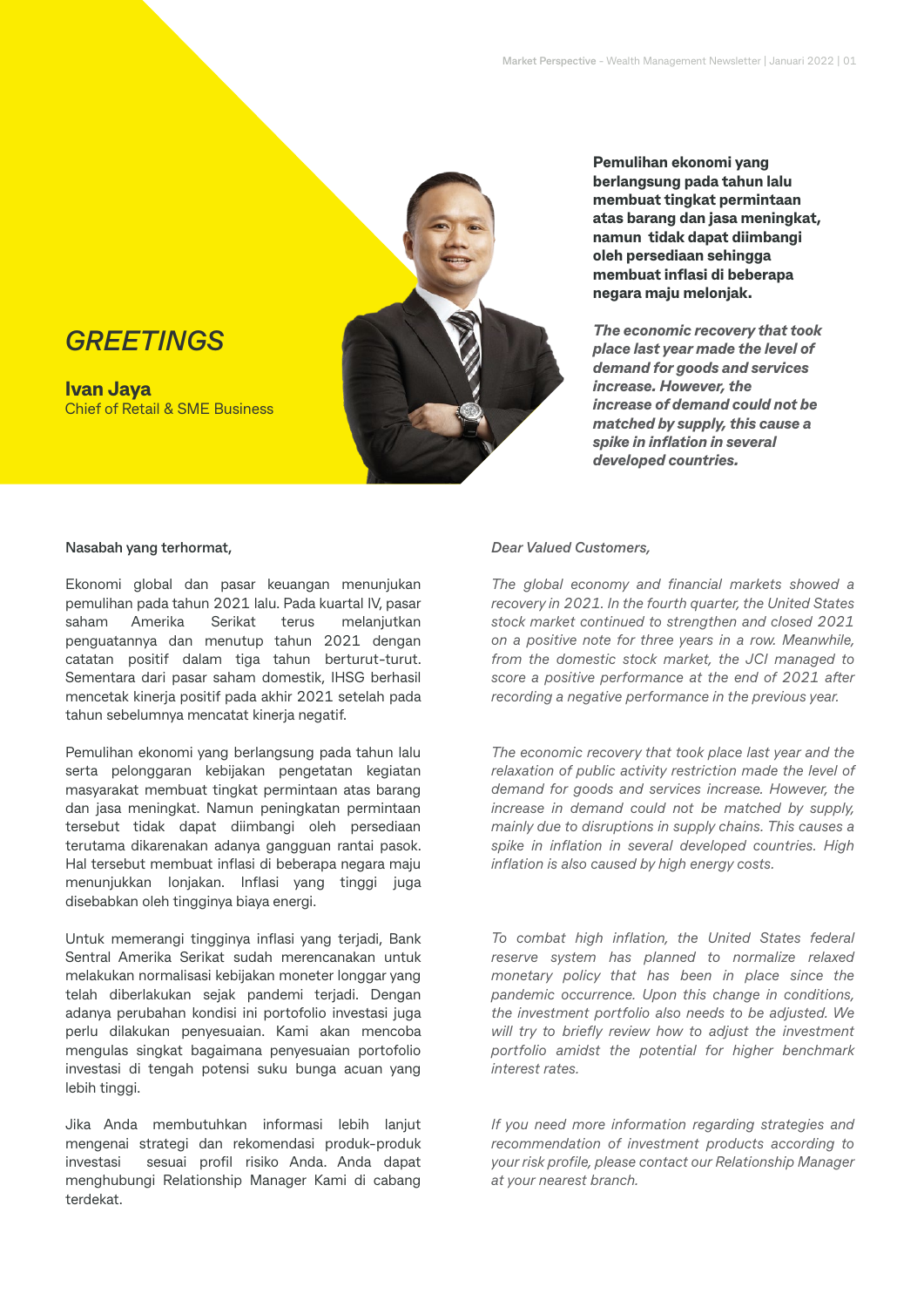#### **Mau berinvestasi? Mulailah dari Obligasi Negara dengan transaksi melalui aplikasi CommBank SmartWealth**

*Do you want to invest? Start from Government Bonds with a transaction via CommBank SmartWealth application*

I**ngin mulai berinvestasi di Obligasi Negara? Kini aplikasi CommBank SmartWealth hadir dengan kemudahan baru yaitu bertransaksi beli/ jual Obligasi Negara lebih mudah hanya dengan** *easy-touch*.

*Do you want to start investing in Government Bonds? Now with CommBank SmartWealth application you can buy/sell Government Bonds easier just by easy-touch and with more convenience.* 

#### **Apa keuntungan dengan berinvestasi di Obligasi Negara?** *What are the benefits of investing in Government Bonds?*



**Aman**, karena Pokok dan Kupon dijamin Pemerintah melalui Undang-Undang. *Safe*, *because the Principal and Coupon are guaranteed by the Government through Law.*



**Tingkat Kupon Kompetitif**, Imbal hasil/ kupon yang ditawarkan lebih tinggi rata-rata tingkat Bunga Deposito. **Competitive Coupon Rate**, the yield/ coupon offered is higher than the average deposit interest rate.



**Potensi Keuntungan Pokok** (*Capital Gain*). *Potential Capital Gain*.

Dapat bertransaksi secara *online* di mana saja.

**Kenapa kamu harus membeli Obligasi Negara melalui aplikasi CommBank SmartWealth?** *Why should you have to buy Government Bonds via CommBank SmartWealth application?*

*Easy*

*Can transact online from anywhere*

#### **Terjangkau**

**Mudah**

Mulai dari Rp1.000.000 (satu juta Rupiah) sudah bisa berinvestasi Produk Obligasi Ritel di Pasar Perdana dan Rp10.000.000 (sepuluh juta Rupiah) untuk Obligasi Negara di Pasar Sekunder.

#### Affordable

*Starting from Rp1.000.000,- ( one million Rupiah ) you can invest in Retail Government Bond in Primary Market and Rp10.000.000 ( ten million Rupiah ) in Secondary Market.*



#### **Bebas Biaya Transaksi**

Bebas biaya transaksi jual-beli untuk seluruh seri Obligasi Negara yang ditawarkan Bank Commonwealth.

#### *Free Transaction Fee*

Free for sale and purchase fee for all Government Bonds offered by Bank Commonwealth.



Yuk bertransaksi Obligasi Negara melalui aplikasi **CommBank SmartWealth** dan dapatkan *cashback* hingga **0,75% nett** dari nominal penempatan Obligasi Negara Anda\*.

*Let's buy Government Bonds via CommBank SmartWealth application and get cashback up to 0.75% net of the nominal amount of your Government Bonds placement\*.*

Info lebih lanjut, **https://bit.ly/cbpcbmp** / *For more info, visit https://bit.ly/cbpcbmp*  \*Program berlaku hingga 31 Maret 2022. Syarat dan Ketentuan Berlaku / *Program period until March 31st, 2022. Terms and Conditions* apply.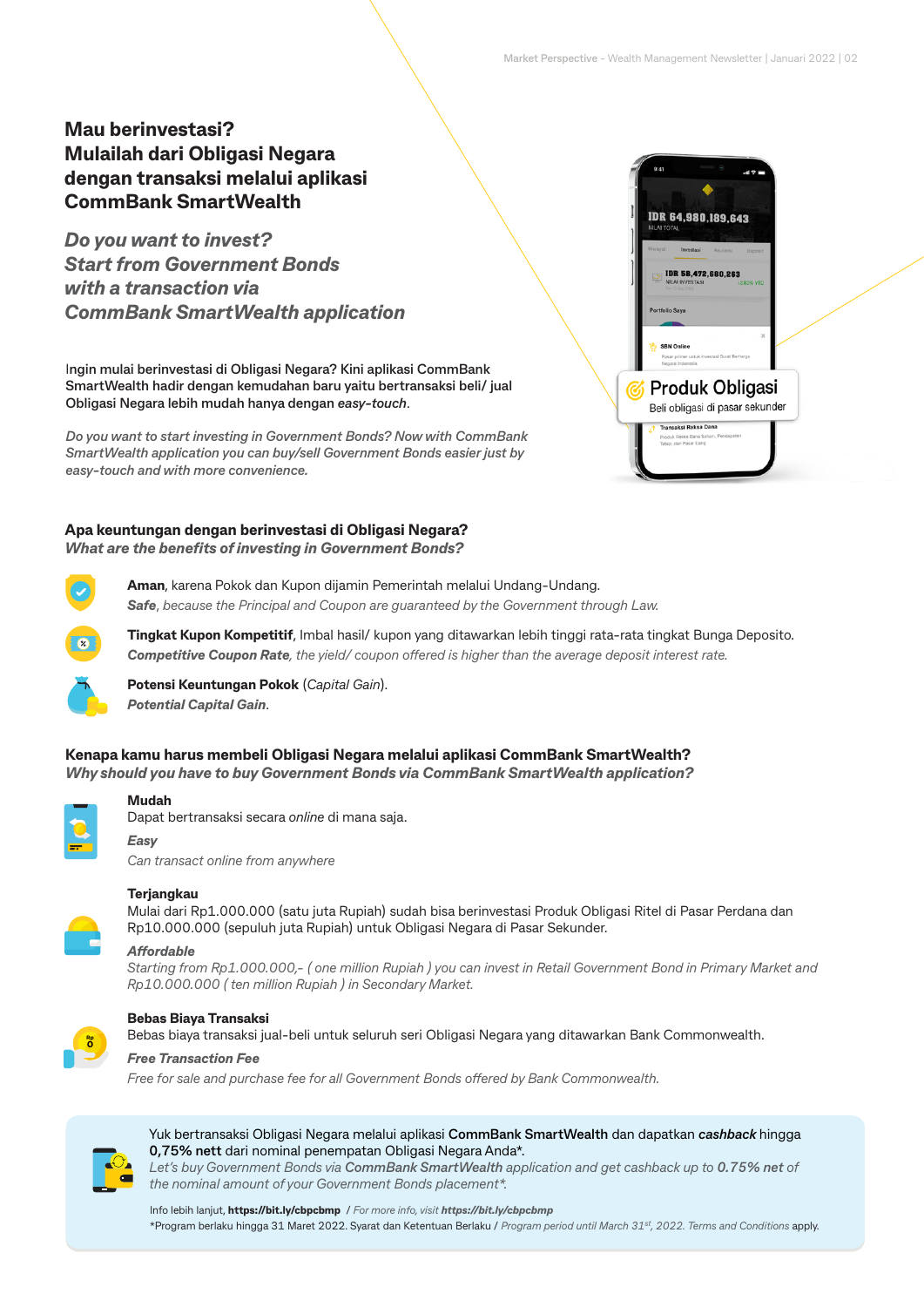# *SUMMARY*

*Market Review*

- **O** People's Bank of China (PBOC) mengumumkan akan mengurangi rasio cadangan wajib (RRR) perbankan sebesar 0,5% yang efektif pada 15 Desember 2021. Langkah ini akan melepas likuiditas senilai 1,2 triliun Yuan atau setara dengan USD188 miliar.
- **O** Bank Sentral Amerika Serikat Federal Reserve memutuskan akan mempercepat pengurangan pembelian obligasi bulanannya. The Fed akan membeli USD60 miliar obligasi setiap bulan mulai Januari 2022, setengah dari tingkat sebelum *tapering* dimulai di November 2021 dan USD30 miliar lebih rendah dari pada bulan Desember 2021.
- **o** PBOC menyatakan suku bunga dasar kredit satu tahun ditetapkan di level 3,8%, turun dibandingkan 3,85% pada November 2021. Itu penurunan pertama sejak April 2020.
- Neraca perdagangan Indonesia melanjutkan tren surplus sebesar USD3,51 miliar pada November 2021 seiring dengan menguatnya permintaan ekspor dan kenaikan harga komoditas. Ekspor per November 2021 tercatat USD22,84 miliar, naik 3,69% mtm. Sementara impor mencapai USD19,33 miliar atau naik 18,62% mtm.
- **O** Rapat Dewan Gubernur Bank Indonesia periode Desember 2021 kembali memutuskan untuk mempertahankan tingkat suku bunga acuan *BI 7 Days Reverse Repo Rate* di level 3,5%. Level tersebut telah bertahan sejak Februari 2021. Pada tahun 2022, Bank Indonesia akan tetap menempuh kebijakan suku bunga rendah sampai dengan ada tanda-tanda kenaikan inflasi.
- *The People's Bank of China (PBOC) announced that it would cut the reserve requirement ratio (RRR) for all banks by 0.5%,*  effective from December 15, 2021. This measure will release 1.2 *trillion Yuan of liquidity, equivalent to USD188 billion.*
- *The United States Federal Reserve System has decided to accelerate its reduction in monthly bond-buying. The Fed will buy USD60 billion of bonds each month starting in January 2022, half of the level prior to the start of the tapering in November 2021 and USD30 billion lower than that of December 2021.*
- *The PBOC said the one-year loan prime rate was set at 3.8%, a decrease if compared to 3.85% in November 2021. This marks the first decline since April 2020.*
- *The Indonesia trade balance continued a surplus trend of USD3.51 billion in November 2021 in line with a strong export demand and rising commodity prices. Exports as of November 2021 were recorded at USD22,84 billion, increased by 3.69% mtm. Meanwhile, imports reached USD19,33 billion or increased by 18.62% mtm.*
- *The Bank of Indonesia Board of Governors Meeting for the period of December 2021 again decided to maintain the BI 7 Days Reverse Repo Rate at the 3.5% level. This level has been maintained since February 2021. In 2022, Bank Indonesia will continue to pursue a low interest rate policy until there are signs of rising inflation.*



- Pasar mengantisipasi rencana The Fed untuk menaikkan suku bunga acuan setelah selesai melakukan percepatan program pembelian aset pada akhir Maret 2022, guna memerangi inflasi yang melonjak.
- Pelaku pasar masih akan mengikuti perkembangan terkait varian baru COVID-19, Omicron yang dikhawatirkan akan menimbulkan dampak negatif terhadap pemulihan ekonomi dunia yang sedang terjadi.
- *The markets are anticipating The Fed's plan to raise its benchmark interest rate upon completion of accelerated assets purchase program at the end of March 2022, in order to combat soaring inflation.*
- *Market participants will continue to keep up with the developments of the COVID-19 new variant, Omicron, which is feared to have a negative impact on the ongoing world economic recovery.*



#### **Outlook Pasar Keuangan Global dan Indonesia**

*Global and Indonesian Financial Market Outlook*

- Pasar Saham Indonesia: *Overweight Indonesian stock market*
- Pasar Saham Asia Pasifik: *Neutral Asia-Pacific stock market*
- Pasar Saham Amerika Serikat: *Neutral U.S. stock market*
- Pasar Obligasi: *Neutral Domestic bonds market*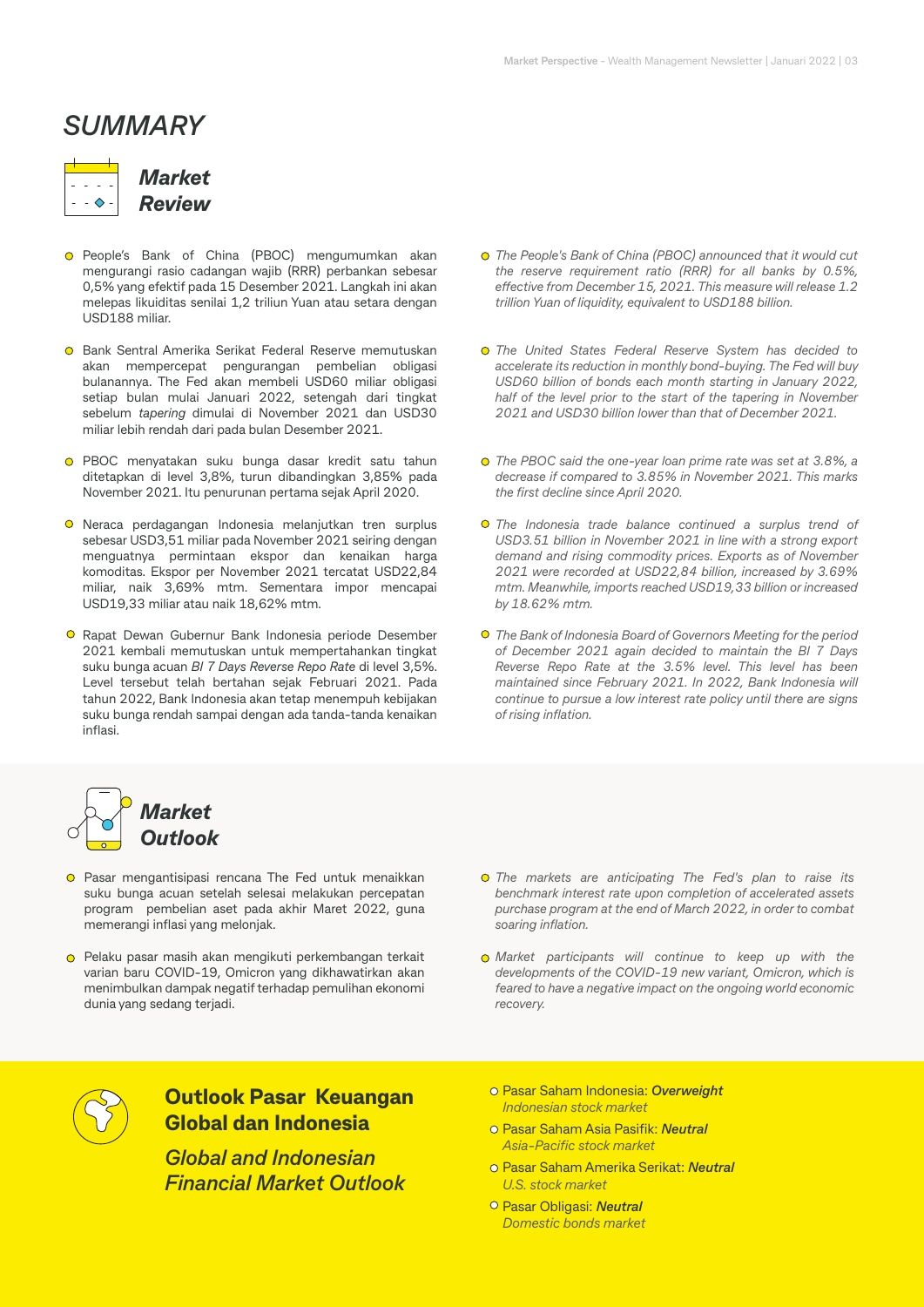# *DECEMBER IN NUMBER*

Pasar saham global dan domestik tercatat menguat pada bulan Desember 2021. Sementara pasar obligasi domestik bergerak berlawanan dengan pasar global.

*The global and domestic stock markets were recorded to strengthen in December 2021. Meanwhile, the domestic bond market moved against the global market.*



VS

**Saham** *Stock*



**Obligasi** *Bond*

# **IDR IDR +0,73% -0,75%**

Harga *mid price* FR083 (*benchmark*  obligasi Rupiah - 20 tahun) **terkoreksi**

*FR083 mid price (benchmark of rupiah bonds - 20 years) corrected*

# **USD USD +3,08% +2,52%**

Harga *mid price* INDON51 (*benchmark*  obligasi denominasi Dollar AS - 30 tahun) cenderung **terapresiasi**

*INDON51 mid price (benchmark of US Dollar denomination bonds – 30 years) tends to be appreciated*

# IHSG **menguat** *JCI strengthened*

Dow Jones *Islamic Market World Index* **menguat**

*Dow Jones Islamic Market World Index strengthened*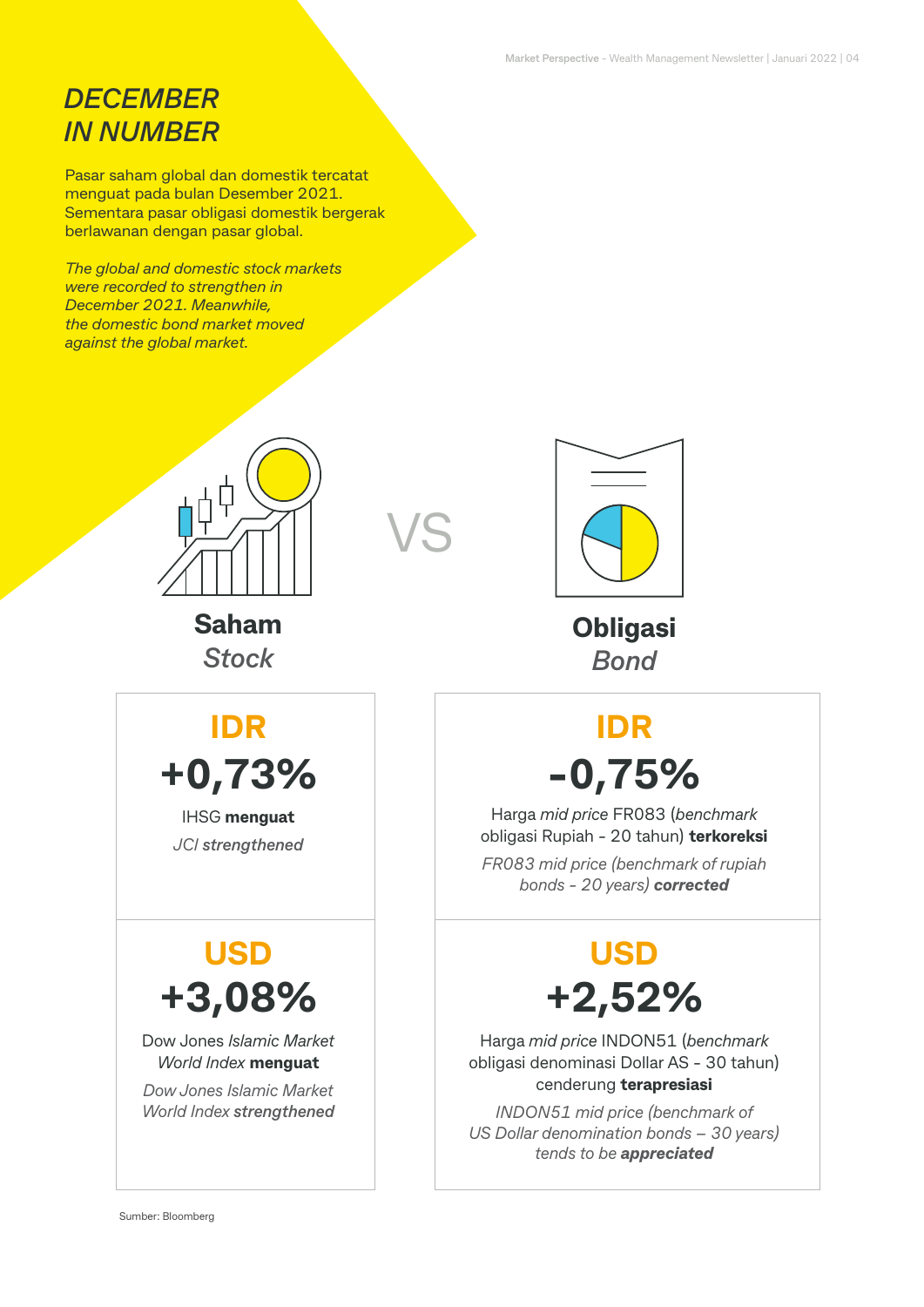# *MARKET REVIEW DESEMBER 2021*

### *Global Review*





|                                                | Presiden Amerika Serikat Joe Biden tidak akan<br>melakukan lockdown untuk memerangi COVID-19<br>varian Omicron selama musim dingin berlangsung,<br>memperluas<br>akan<br>vaksinasi<br>namun<br>serta<br>memberikan vaksin booster serta pengujian yang<br>lebih banyak lagi.<br><b>Sentimen Positif</b>                                                                                                                                      | The United States President Joe Biden will not go<br>into lockdown to combat the Omicron variant of<br>COVID-19 over the winter, but he will expand<br>vaccinations and provide booster vaccines and more<br>testing.<br><b>Positive Sentiment</b>                                                                                                                                                                              |
|------------------------------------------------|----------------------------------------------------------------------------------------------------------------------------------------------------------------------------------------------------------------------------------------------------------------------------------------------------------------------------------------------------------------------------------------------------------------------------------------------|---------------------------------------------------------------------------------------------------------------------------------------------------------------------------------------------------------------------------------------------------------------------------------------------------------------------------------------------------------------------------------------------------------------------------------|
|                                                | People's Bank of China (PBOC) mengumumkan akan<br>mengurangi rasio cadangan wajib (RRR) perbankan<br>sebesar 0,5% yang efektif pada 15 Desember<br>2021. Langkah ini akan melepas likuiditas senilai<br>1,2 triliun Yuan atau setara dengan USD188 miliar.<br><b>Sentimen Positif</b>                                                                                                                                                        | The People's Bank of China (PBOC) announced that<br>it would cut the reserve requirement ratio (RRR) for<br>all banks by 0.5%, effective from December 15,<br>2021. This measure will release 1,2 trillion Yuan of<br>liquidity, equivalent to USD188 billion.<br><b>Positive Sentiment</b>                                                                                                                                     |
|                                                | Inflasi Amerika Serikat melonjak 6,8% yoy pada<br>bulan November 2021 ke level tertinggi sejak 1982,<br>sedikit lebih tinggi dari perkiraan ekonom di level<br>6,7%.<br><b>Netral</b>                                                                                                                                                                                                                                                        | The United States inflation rose by 6.8% yoy in<br>November 2021 to its highest level since 1982,<br>slightly higher than the economists' forecast of<br>6.7%.<br><b>Neutral</b>                                                                                                                                                                                                                                                |
|                                                | Bank Sentral Amerika Serikat Federal Reserve<br>memutuskan akan mempercepat pengurangan<br>pembelian obligasi bulanannya. The Fed akan<br>membeli USD60 miliar obligasi setiap bulan mulai<br>Januari 2022, setengah dari tingkat sebelum<br>tapering di mulai di November 2021 dan USD 30<br>miliar lebih rendah dari pada bulan Desember 2021.<br>Keputusan ini telah menghilangkan ketidakpastian<br>di pasar.<br><b>Sentimen Positif</b> | The United States Federal Reserve System has<br>decided to accelerate its reduction in monthly<br>bond-buying. The Fed will buy USD60 billion of<br>bonds each month starting in January 2022, a half<br>of the level prior to the tapering start in November<br>2021 and USD30 billion lower than that of<br>December 2021. This decision has alleviated<br>market uncertainty.<br><b>Positive Sentiment</b>                   |
|                                                | The Fed merencanakan untuk mulai menaikkan suku<br>bunga acuannya pada akhir Maret 2022 setelah<br>tapering selesai, bertujuan untuk memerangi<br>kenaikan inflasi yang tinggi.<br><b>Sentimen Negatif</b>                                                                                                                                                                                                                                   | The Fed expects to start raising its benchmark<br>interest rate at the end of March 2022 upon the<br>completion of tapering, aiming at combatting high<br>inflation.<br><b>Negative Sentiment</b>                                                                                                                                                                                                                               |
| <b>PAG</b>                                     | Food and Drug Administration (FDA) memberikan<br>otorisasi penggunaan darurat untuk obat COVID-19<br>yang diproduksi oleh Pfizer dan Merck. Ini<br>merupakan obat antivirus COVID-19 pertama yang<br>dapat dikonsumsi masyarakat umum di rumah.<br><b>Sentimen Positif</b>                                                                                                                                                                   | The Food and Drug Administration (FDA)<br>authorizes the emergency use of COVID-19 drugs<br>manufactured by Pfizer and Merck. This is the first<br>COVID-19 antiviral drug that can be consumed by<br>the general public at home.<br><b>Positive Sentiment</b>                                                                                                                                                                  |
| $\left( \frac{\partial}{\partial \rho}\right)$ | PBOC menurunkan biaya pinjaman untuk pertama<br>kalinya dalam 20 bulan guna memberikan dukungan<br>pada ekonomi yang sedang merosot. PBOC<br>menyatakan suku bunga dasar kredit satu tahun<br>ditetapkan di level 3,8%, turun dibandingkan 3,85%<br>pada November. Itu penurunan pertama sejak April<br>2020. Sementara itu, suku bunga kredit 5 tahun<br>yang digunakan sebegai referensi kredit perumahan<br>tidak berubah pada 4,65%.     | The PBOC lowered borrowing costs for the first<br>time in 20 months in order to support a slumping<br>economy. The PBOC said the one-year loan prime<br>rate was set at 3.8%, a decrease if compared to<br>3.85% in November. This marks the first decline<br>since April 2020. Meanwhile, the 5-year loan<br>interest rate used as a benchmark for housing loan<br>was remain unchanged at 4.65%.<br><b>Positive Sentiment</b> |

**Sentimen Positif**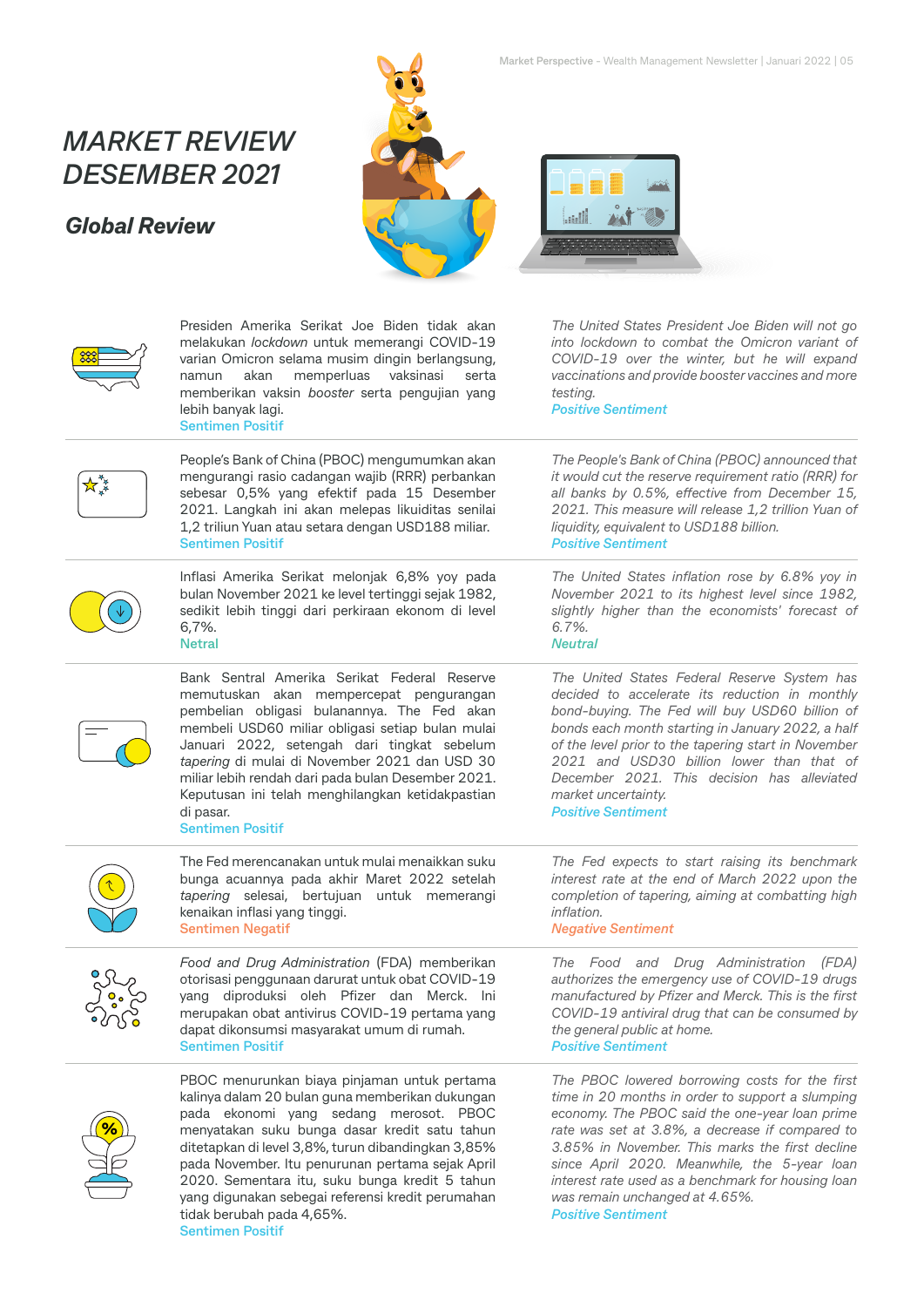# *MARKET REVIEW DESEMBER 2021*

#### *Domestic Review*



Bursa Efek Indonesia mulai memberlakukan penutupan kode broker selama jam perdagangan. Kebijakan ini untuk melindungi investor dalam mengambil keputusan investasi selama perdagangan berlangsung dan merupakan *best practice* yang rata-rata diterapkan oleh bursa besar di dunia. **Sentimen Positif**

*The Indonesia Stock Exchange has started to enforce broker code closures during trading hours. This policy is to protect investors in making investment decisions during trading and is a best practice that is generally applied by major stock exchanges in the world. Positive Sentiment*



Bank Indonesia mencatat kenaikan cadangan devisa Indonesia hingga akhir November 2021. Cadangan devisa Indonesia tercatat sebesar USD145,9 miliar. Nilai tersebut setara dengan 8,1 bulan impor dan pembayaran utang luar negeri pemerintah. **Netral**

Pemerintah menetapkan akan memulai untuk program vaksinasi dosis ketiga COVID-19 atau *booster* pada Januari 2022 dengan target utama kalangan lansia dan rentan. **Sentimen Positif**

Neraca perdagangan Indonesia melanjutkan tren surplus sebesar USD3,51 miliar pada November 2021 seiring dengan menguatnya permintaan ekspor dan kenaikan harga komoditas. Ekspor per November 2021 tercatat USD22,84 miliar, naik 3,69% mtm. Sementara impor mencapai USD19,33 miliar atau naik 18,62% mtm. **Sentimen Positif**



 $\bigoplus$ 

Rapat Dewan Gubernur Bank Indonesia periode Desember 2021 kembali memutuskan untuk mempertahankan tingkat suku bunga acuan *BI 7 Days Reverse Repo Rate* di level 3,5%. Level tersebut telah bertahan sejak Februari 2021. Pada tahun 2022, Bank Indonesia akan tetap menempuh kebijakan suku bunga rendah sampai dengan ada tanda-tanda kenaikan inflasi. **Netral**



Penerimaan pajak pemerintah telah melebihi target yang tercantum dalam anggaran pendapatan dan belanja negara (APBN) 2021. Hingga 26 Desember 2021 penerimaan pajak mencapai Rp1.231,87 triliun atau mencapai 100,19% dari target. **Sentimen Positif**

*Bank Indonesia recorded an increase in Indonesia's foreign exchange reserves until the end of November 2021. Indonesia's foreign exchange reserves were recorded at USD145,9 billion. This value is equivalent to 8.1 months of imports and payment of the government's offshore loan. Neutral*

*The government has decided to start the COVID-19 third vaccination dose program or booster in January 2022 with the main target being the elderly and vulnerable.* 

*Positive Sentiment*

*The Indonesia trade balance continued a surplus trend of USD3.51 billion in November 2021 in line with a strong export demand and rising commodity prices. Exports as of November 2021 were recorded at USD22,84 billion, increased by 3.69% mtm. Meanwhile, imports reached USD19,33 billion or increased by 18.62% mtm. Positive Sentiment*

*The Bank of Indonesia Board of Governors Meeting for the period of December 2021 again decided to maintain the BI 7 Days Reverse Repo Rate at the 3.5% level. This level has been maintained since February 2021. In 2022, Bank Indonesia will continue to pursue a low interest rate policy until there are signs of rising inflation.* 

*Neutral*

*The Government's tax revenues have exceeded the target stated in the 2021 state budget (APBN). Until December 26, 2021, the tax revenues have reached IDR 1,231.87 trillion or 100.19% of the target. Positive Sentiment*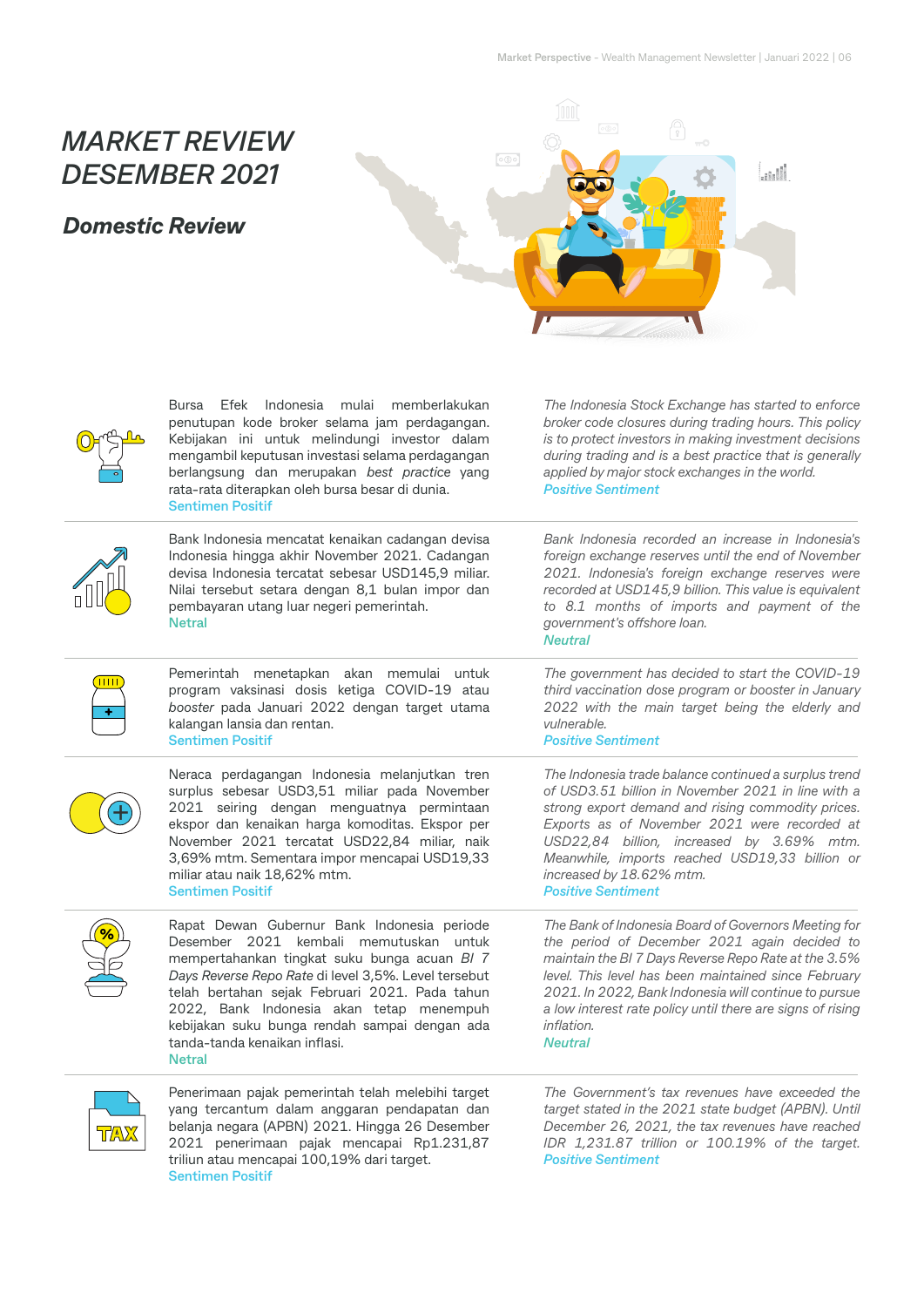#### **2021: Ekonomi Global Pulih, Inflasi Melonjak** *2021: Economy Global Recover, Inflation Spike*

Pada tahun 2021, ekonomi global dan pasar keuangan pulih dari krisis COVID-19, meskipun pandemi belum berakhir dan munculnya varian baru, Omicron, pada akhir November 2021. Tingkat masyarakat yang di vaksinasi semakin tinggi serta kebijakan untuk hidup berdampingan dengan virus membuat setiap negara di dunia melonggarkan pembatasan kegiatan masyarakat. Dengan dukungan kebijakan dan stimulus fiskal maupun moneter, membuat ekonomi global pulih dengan cukup signifikan.

Namun pulihnya permintaan tidak diimbangi oleh persediaan pasokan, yang disebabkan oleh gangguan rantai pasokan dan kekurangan tenaga kerja yang disebabkan oleh pandemi membuat kenaikan harga yang tinggi. Inflasi Amerika Serikat melonjak 6,8% yoy pada bulan November 2021, tertinggi sejak 1982 dan inflasi inti mencapai 4,9% yoy. Sementara inflasi Zona Eropa mencapai 4,9% di November 2021, level tertinggi dalam 13 tahun.

*In 2021, global economy and financial markets recover from the COVID-19 crisis, even though the pandemic isn't over yet and the appearance of a new variant, Omicron, at the end of November 2021. The rate of people being vaccinated is getting higher as well as policies to coexist with the virus make every country in the world loosen up restrictions on community activities. With support policies and fiscal stimulus also monetary, make the global economy recovered significantly.*

*However, the recovery of demand was not compensated by supply inventory, caused by chain disruption supply and labor shortages impact of pandemic has led to high price increases. Inflation United States jumps 6.8% yoy in November 2021, highest since 1982 and core inflation at 4.9% yoy. Meanwhile, euro zone inflation reached 4.9% in November 2021, the highest level in 13 years.*

## **2022: Normalisasi inflasi dan kebijakan moneter**

#### *2022: Normalization of inflation and monetary policy*

Pandemi COVID-19 yang mulai merebak secara luas di awal tahun 2020 telah membuat kondisi yang luar biasa. Mulai dari gaya hidup yang berubah luar biasa, volatilitas pasar saham yang luar biasa, kebijakan moneter dan fiskal yang luar biasa hingga inflasi yang luar biasa akibat dinamika penawaran dan permintaan yang juga luar biasa.

Setelah kondisi tersebut berlangsung selama hampir dua tahun, diperkirakan kondisi tersebut akan bertahap menjadi normal pada tahun 2022. Inflasi di Amerika Serikat dan Eropa memang saat ini sedang tinggi, namun diperkirakan akan melambat pada tahun 2022 karena gangguan pasokan yang disebabkan oleh pandemi akan mereda secara bertahap.

*The COVID-19 pandemic that began to spread widely in early 2020 has resulted in extraordinary conditions, ranging from extraordinary change in lifestyles, extraordinary stock market volatility, extraordinary monetary and fiscal policies and to extraordinary inflation due to extraordinary supply and demand dynamics as well.*

*After lasting for almost two years, it is expected that the conditions will gradually return to normal in 2022. Inflation in the United States and Europe is currently high, but it is expected to slow down in 2022 as supply disruptions caused by the pandemic will gradually subside.*



**Inflasi Amerika Serikat diperkirakan akan mencapai puncaknya** *U.S inflation is expected to peak*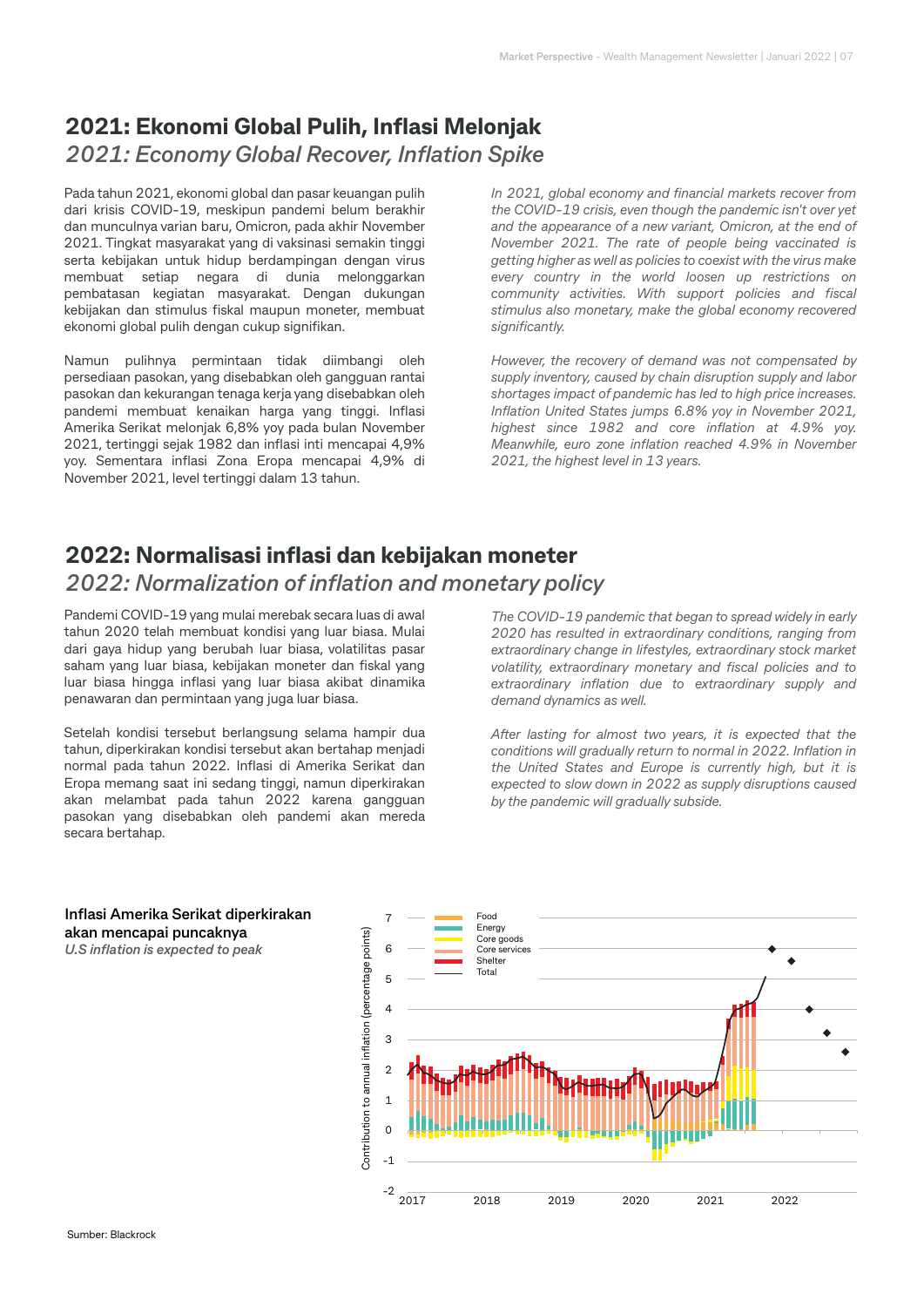## **The Fed akan mengakhiri** *Quantitative Easing* **dan menaikkan suku bunga** *The Fed will discontinue Quantitative Easing and raise interest rates*

Federal Reserve Amerika Serikat secara bertahap mengurangi pembelian obligasi atau *tapering* mulai November 2021 dan dipercepat pada awal 2022. Hingga saat ini diyakini bahwa Fed akan menyelesaikan program *Quantitative Easing*-nya pada Maret 2022 dan mulai untuk menaikkan suku bunga acuan.

Perlu digaris bawahi bahwa The Fed masih akan tetap mencetak uang untuk menyuntikkan likuiditas ke pasar selama periode *tapering*, hanya saja kecepatan injeksinya yang secara bertahap melambat. Ketika program *Quantitative Easing* berakhir, The Fed belum akan segera mengurangi kepemilikan asetnya dengan demikian The Fed belum akan menarik likuiditas dalam waktu dekat. Likuiditas yang masih besar tersebut diharapkan akan mendukung pasar saham. Namun tidak menutup kemungkinan bahwa Fed akan mulai menarik likuiditas pada tahun ini, setidaknya setelah menaikkan suku bunga dengan melihat tingkat inflasi dan pasar ketenagakerjaan terkini.

#### **Pergerakan pasar saham AS dalam periode kenaikan suku bunga (1993-1995)**

*U.S stock market movements in the period interest rate hike (1993-1995)*



#### **Pergerakan pasar saham AS dalam periode kenaikan suku bunga (2004-2006)**

*U.S stock market movements in the period interest rate hike (2004 -2006)*



*The United States Federal Reserve System is gradually reducing bond buying or tapering starting in November 2021 which is accelerated in early 2022. Until now it is believed that the Fed will complete its Quantitative Easing program in March 2022 and begin to raise benchmark interest rates.*

*It should be underlined that the Fed will still print money to inject liquidity into the market during the tapering period, however the pace of injection is gradually slowing down. When the Quantitative Easing program ends, the Fed will not immediately reduce its asset holdings, thus the Fed will not withdraw liquidity in the near future. The high liquidity is expected to support the stock market. However, it does not rule out the possibility that the Fed will start withdrawing liquidity this year, at least after raising interest rates by looking at the latest inflation rate and labor market.*

#### **Pergerakan pasar saham AS dalam periode kenaikan suku bunga (1999-2000)**

*U.S stock market movements in the period interest rate hike (1999 -2000)*



**Pergerakan pasar saham AS dalam periode kenaikan suku bunga (2015-2018)**

*U.S stock market movements in the period interest rate hike (2015 - 2018)*

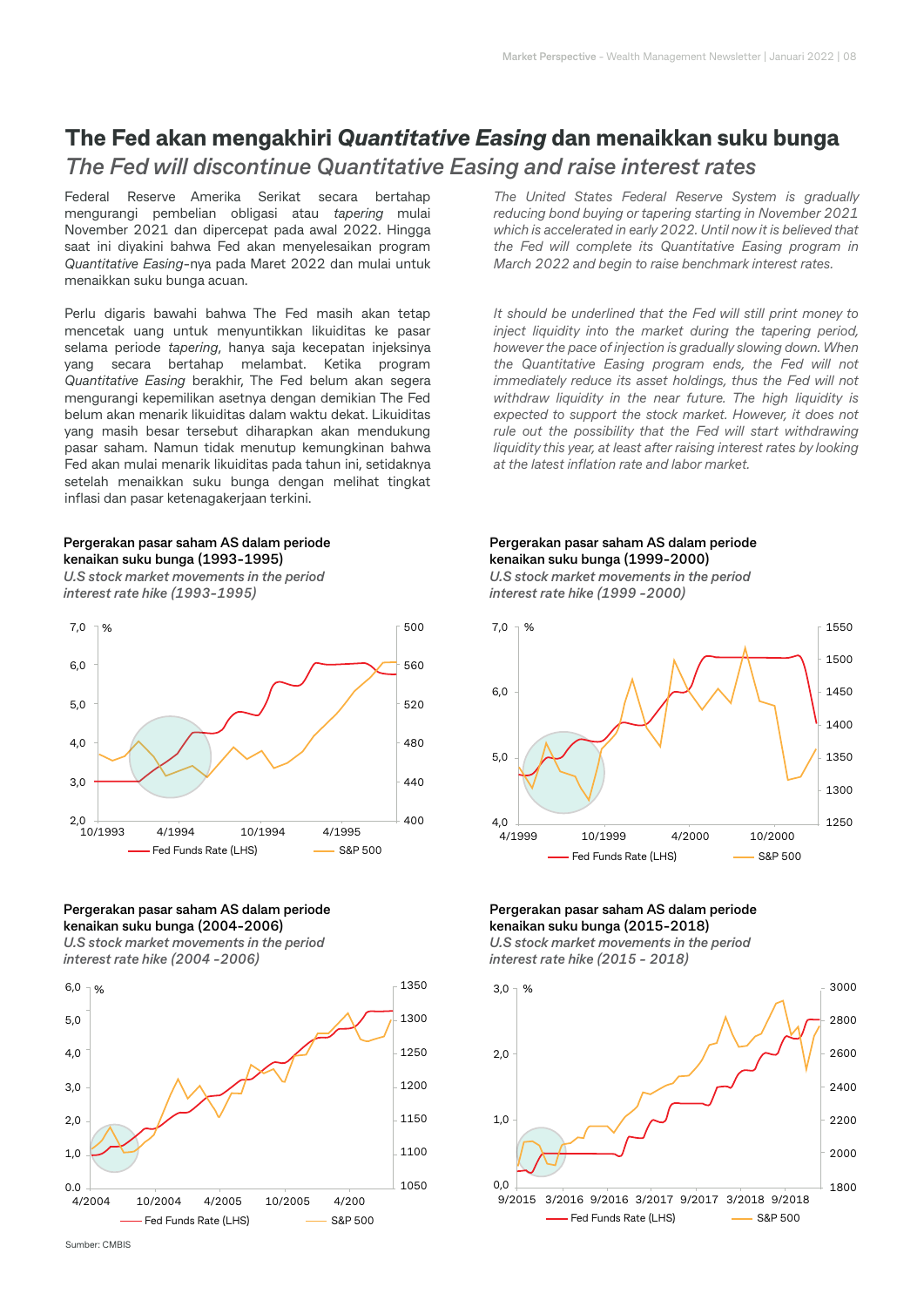# **Portofolio dalam kondisi inflasi** *Portfolio in inflationary conditions*

*Keep calm and staying invested*. Dalam kondisi inflasi yang tinggi saat ini bukan berarti portofolio investasi harus dalam kondisi *cash* yang banyak. Portofolio perlu dilakukan pengaturan kembali disesuaikan dengan kondisi ekonomi yang sedang terjadi pada saat ini. Ada beberapa kelas aset yang memiliki korelasi dengan pergerakan inflasi dan ada yang berlawanan. Maka dari itu portofolio perlu difokuskan pada kelas aset yang memiliki pergerakan yang sama dengan inflasi dan mengurangi yang tertekan oleh inflasi.

*Keep calm and staying invested. The current high inflation condition does not mean that the investment portfolio has to include a lot of cash. The portfolio needs to be re-adjusted according to the current economic conditions. There are several asset classes that have a correlation with inflation movements and some that are opposite thereto. Therefore, the portfolio needs to focus on asset classes that have the same movement as inflation and reduce those that are depressed by inflation.*

#### **Korelasi beberapa kelas aset terhadap inflasi (korelasi 20 tahun dengan inflasi, berakhir 30 Juni 2021)** *Correlation of multiple asset classes to inflation (20-year correlation to inflation, ended June 30, 2021)*



#### **Korelasi MSCI ACWI terhadap** *yield* **obligasi AS**

*MSCI ACWI's correlation to US bond yields*



#### **Kinerja berbagai kelas aset saat inflasi berada di atas rata-rata (sejak 1990, ketika inflasi di atas 3% tahun kalender)**

*Performance of various asset classes when inflation is above average (since 1990, when inflation was above 3% calendar year)*



Sumber: Blackrock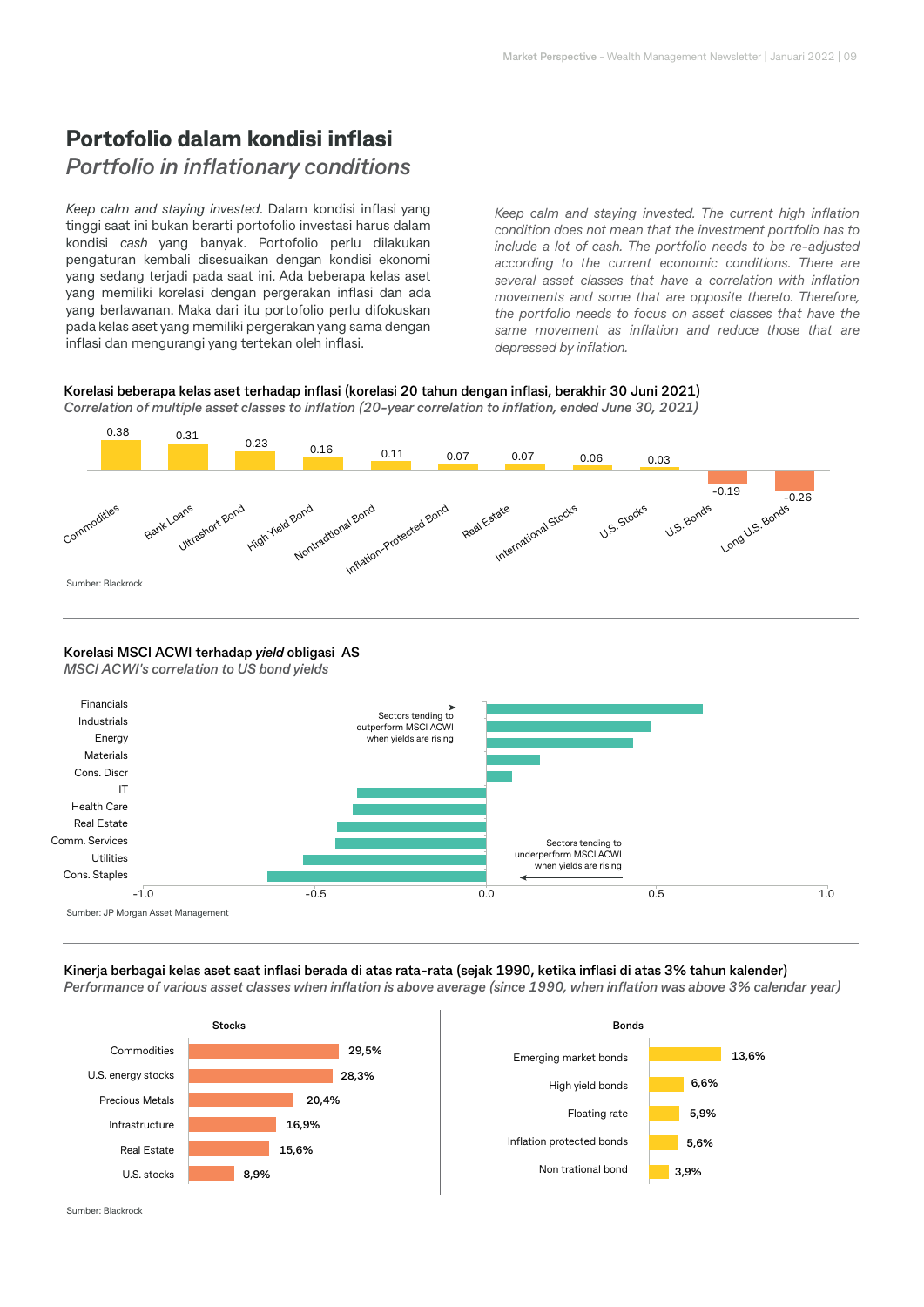# *WHAT TO WATCH*

| Secondario | Perkembangan varian Omicron COVID-19 dan<br>munculnya varian baru dan menyebar ke berbagai<br>belahan dunia. | Development of the Omicron COVID-19 variant<br>and the emergence of new variants and spread to<br>various parts of the world |
|------------|--------------------------------------------------------------------------------------------------------------|------------------------------------------------------------------------------------------------------------------------------|
| $\alpha$   | Inflasi yang terus meningkat dan bank sentral<br>terpaksa menaikkan suku bunga lebih cepat.                  | Inflation that continues to rise and the central<br>bank is forced to raise interest rates faster                            |
|            | Kondisi pasar properti China yang dapat<br>menyebabkan lebih banyak gagal bayar.                             | China's property market conditions that could lead<br>to more defaults                                                       |

# **REKOMENDASI INVESTASI** *INVESTMENT RECOMMENDATION*

#### *OVERWEIGHT*

**Pada kelas aset saham Indonesia (jangka menengah dan panjang)** *On the Indonesian stock asset class (medium and long term)*

Potensi hadirnya lebih banyak lagi emiten baru sektor teknologi pada tahun 2022 akan memberikan sentimen positif serta adanya potensi meningkatnya bobot Indonesia dalam indeks MSCI. Hal tersebut dapat memicu aliran dana asing yang deras selain valuasi Indonesia saat ini yang cukup menarik.

*The potential presence of more new issuers of the technology sector in 2022 will provide a positive sentiment and the potential for Indonesia's weight gain in the Morgan Stanley Capital International (MSCI) index. This could trigger a heavy flow of foreign funds in addition to Indonesia's current valuation which is quite attractive.*



#### *NEUTRAL*

**Pada kelas aset obligasi Indonesia (jangka menengah dan panjang)** *On the Indonesian bonds asset class (medium and long term)*

Indonesia masih menawarkan *real yield* yang atraktif di antara negara *emerging market*, hal ini dapat memicu aliran dana asing ke pasar obligasi domestik. Stabilitas pasar obligasi domestik diperkirakan masih akan terjaga karena adanya lanjutan *burden sharing* antara Bank Indonesia dengan Kementerian Keuangan meskipun di tengah kemungkinan kenaikan suku bunga The Fed tahun 2022.

*Indonesia still offers attractive real vields compared to other emerging market countries. This may trigger a flow foreign funds flow into domestic bonds market. The domestic bonds market stability is expected to be maintained due to continued burden sharing between Bank Indonesia and the Ministry of Finance despite the possibility of an increase in The Fed's interest rates in 2022.*



#### *NEUTRAL*

**Pada investasi kelas aset saham berbasis Dolar Amerika Serikat dengan eksposur negara maju** *On investment in US Dollar based stocks asset class with exposure to developing countries*

Normalisasi kebijakan moneter di Amerika Serikat akan memicu kenaikan *yield* obligasi pemerintah Amerika Serikat dan akan menekan saham yang memiliki pertumbuhan tinggi seperti sektor teknologi, namun diperkirakan investor akan beralih pada saham yang memiliki valuasi lebih rendah dan mendapatkan keuntungan dari kondisi tersebut seperti sektor perbankan.

*Normalization of monetary policy in the United States will trigger an increase in yields on United States government bonds and will suppress high growth stocks, such as stock of the technology sector, but it is expected that the investors will switch to stocks with lower valuations and benefit from these conditions, such as the banking sector.*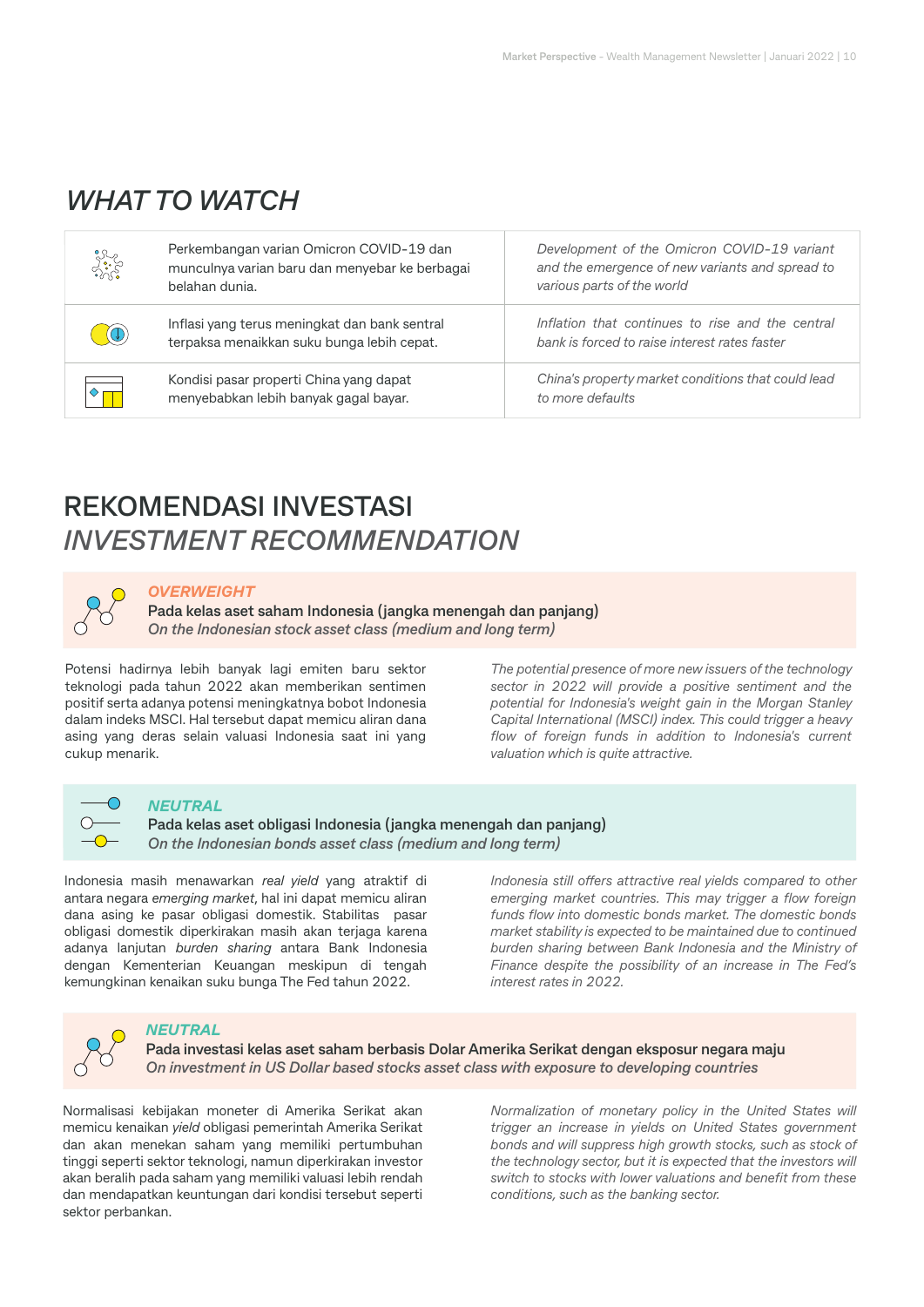# **REKOMENDASI PORTOFOLIO** *PORTFOLIO RECOMMENDATION*

Normalisasi kebijakan bank sentral besar khususnya Federal Reserve akan menjadi tema utama pada tahun 2022. Meski demikian, likuiditas di pasar masih tergolong cukup tinggi yang dapat menopang pasar saham hingga likuiditas tersebut perlahan ditarik dari pasar. Kemungkinan pandemi berakhir dan menjadi endemi juga memberikan harapan ekonomi akan berjalan normal seperti sebelum pandemi. Untuk profil risiko *moderate* direkomendasikan untuk menambah porsi kelas aset ekuitas. Begitu pula dengan profil risiko *growth* direkomendasikan untuk menambah porsi kelas aset ekuitas dengan mengurangi porsi kelas aset pasar uang.

*Normalization of policies by major central banks, especially The Federal Reserve, will be the main theme in 2022. However, liquidity in the market is still high enough to support the stock market until the liquidity is slowly withdrawn from the market. The possibility of the pandemic ending and becoming endemic also gives hope that the economy will run normally as before the pandemic. For a moderate risk profile, it is recommended to increase the portion of equity asset class. Likewise, for the growth risk profile, it is recommended to increase the portion of equity asset class by reducing the portion of money market asset class.*

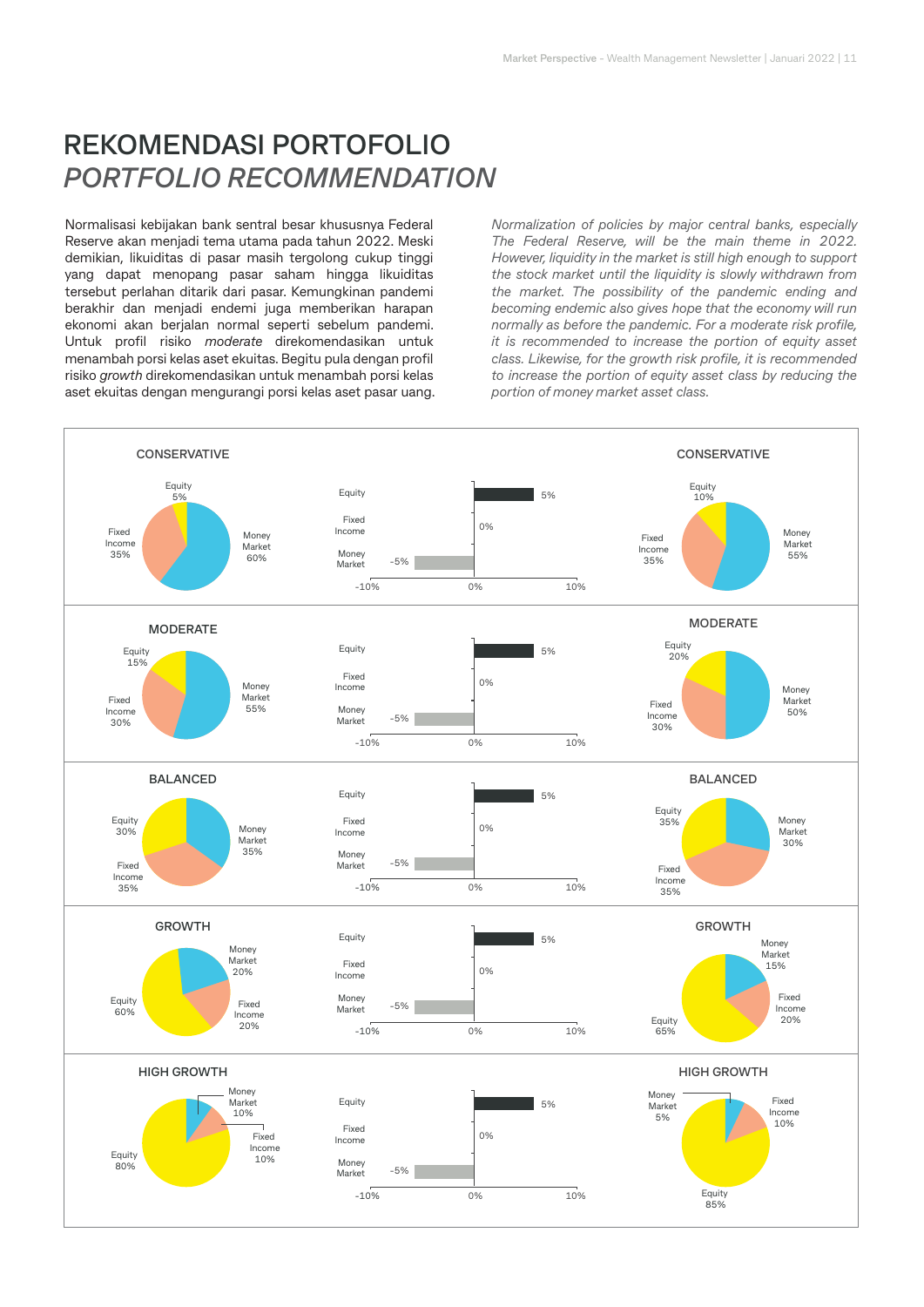# **ANALISA VALAS** *FOREX ANALYSIS*

| <b>USD/IDR</b> |                                                                                                                                                                                                                                                                                                                                                                                                                           |                                                                                                                                                                                   |  |                                                                                                                                                                                                                   |                                                                                                                                                                                                                                                                                                                                                                                               |  |
|----------------|---------------------------------------------------------------------------------------------------------------------------------------------------------------------------------------------------------------------------------------------------------------------------------------------------------------------------------------------------------------------------------------------------------------------------|-----------------------------------------------------------------------------------------------------------------------------------------------------------------------------------|--|-------------------------------------------------------------------------------------------------------------------------------------------------------------------------------------------------------------------|-----------------------------------------------------------------------------------------------------------------------------------------------------------------------------------------------------------------------------------------------------------------------------------------------------------------------------------------------------------------------------------------------|--|
|                | Open: 14,353                                                                                                                                                                                                                                                                                                                                                                                                              | High: 14,441                                                                                                                                                                      |  | Low: 14,219                                                                                                                                                                                                       | Close: 14,278                                                                                                                                                                                                                                                                                                                                                                                 |  |
|                | Bank Indonesia (BI) memutuskan untuk mempertahankan suku<br>bunganya 7-Day Reverse Repo Rate sebesar 3,5% karena<br>kekhawatiran akan varian Omicron dan pemberlakuan PPKM.                                                                                                                                                                                                                                               |                                                                                                                                                                                   |  | Restrictions Enforcement (PPKM).                                                                                                                                                                                  | Bank Indonesia (BI) decided to maintain its 7-Day Reverse<br>Repo Rate at 3.5% due to concerns over the Omicron variant<br>and the implementation of the Community Activities                                                                                                                                                                                                                 |  |
|                | diperkirakan berada di kisaran 3,2-4,4%.                                                                                                                                                                                                                                                                                                                                                                                  | BI memperkirakan ekonomi Indonesia tumbuh di atas 4,5% pada<br>kuartal IV 2021. Pertumbuhan ekonomi sepanjang 2021                                                                |  |                                                                                                                                                                                                                   | BI estimates that the Indonesian economy will grow above<br>4.5% in the fourth quarter of 2021. Economic growth<br>throughout 2021 is estimated to be in the range of 3.2-4.4%.                                                                                                                                                                                                               |  |
| <u>(O)</u>     |                                                                                                                                                                                                                                                                                                                                                                                                                           | Cadangan devisa Indonesia pada akhir Desember 2021 tercatat<br>sebesar USD144,9 miliar, atau sedikit menurun dibandingkan<br>posisi akhir November 2021 di angka USD145,9 miliar. |  | The Indonesia's foreign exchange reserves at the end of<br>December 2021 were recorded at USD144,9 billion, or<br>slightly decreased compared to the position at the end of<br>November 2021 at USD145,9 billion. |                                                                                                                                                                                                                                                                                                                                                                                               |  |
|                | Indonesia mencatat surplus neraca perdagangan yang mencapai<br>USD3,51<br>miliar<br>pada<br>bulan<br>November<br>2021.<br>Jika<br>diakumulasikan dari Januari hingga November 2021, surplus<br>neraca perdagangan Indonesia mencapai USD34,32 miliar, ini<br>adalah angka tertinggi dalam 14 tahun terakhir.                                                                                                              |                                                                                                                                                                                   |  | 14 years.                                                                                                                                                                                                         | Indonesia recorded a trade balance surplus of USD3.51 billion<br>in November 2021. If accumulated from January up to<br>November 2021, the Indonesia's trade balance surplus<br>reached USD34.32 billion. This is the highest figure in the last                                                                                                                                              |  |
|                | Bank Indonesia merilis data Indeks Keyakinan Konsumen (IKK)<br>bulan Desember 2021 sebesar 118.3, atau berada pada area<br>optimis.                                                                                                                                                                                                                                                                                       |                                                                                                                                                                                   |  | Bank Indonesia released data on the Consumer Confidence<br>Index (CCI) for December 2021 at 118.3, or is in the<br>optimistic area.                                                                               |                                                                                                                                                                                                                                                                                                                                                                                               |  |
|                | Indonesia mencatat kenaikan Purchasing Managers Index (PMI)<br>tertinggi di ASEAN meskipun terjadi koreksi pada bulan terakhir.<br>Namun tetap diatas Malaysia, Vietnam, Filipina, maupun<br>Thailand.                                                                                                                                                                                                                    |                                                                                                                                                                                   |  | Indonesia recorded the highest increase in Purchasing<br>Managers Index (PMI) in ASEAN despite a correction in the<br>last month. But it is still above Malaysia, Vietnam, the<br>Philippines, and Thailand.      |                                                                                                                                                                                                                                                                                                                                                                                               |  |
|                | Bank Sentral Amerika Serikat, The Fed, mengumumkan akan<br>mempercepat normalisasi kebijakan moneternya. Tapering atau<br>pengurangan Quantitative Easing (QE) nilainya akan ditingkatkan<br>menjadi USD30 miliar setiap bulan dari sebelumnya USD15<br>miliar. Sehingga, QE The Fed bisa berakhir di bulan Maret 2022.<br>Setelah itu, The Fed diperkirakan akan menaikkan suku bunga<br>sebanyak 3 kali di tahun depan. |                                                                                                                                                                                   |  | year.                                                                                                                                                                                                             | The United States Federal Reserve System announced that it<br>would accelerate the normalization of its monetary policy. The<br>value of tapering or Quantitative Easing (QE) will be increased<br>to USD30 billion every month from previously of USD15<br>billion. So, The Fed's QE could end in March 2022. Afterwards,<br>The Fed is expected to raise interest rates 3 times in the next |  |
| $\infty$       | dan di tahun 2024 sebanyak 2 kali.                                                                                                                                                                                                                                                                                                                                                                                        | Rencana kenaikan suku bunga The Fed di tahun 2022 sebanyak<br>3 kali, masing-masing 25bps, di tahun 2023 sebanyak 3 kali,                                                         |  |                                                                                                                                                                                                                   | The planned increase of Fed's interest rates is 3 times in 2022,<br>25 bps each, 3 times in 2023, and 2 times in 2024.                                                                                                                                                                                                                                                                        |  |
|                | Amerika diprediksi ekonominya akan tumbuh sebesar 5,2%,<br>lebih tinggi dari perkiraan sebelumnya di 4,9%.                                                                                                                                                                                                                                                                                                                |                                                                                                                                                                                   |  | higher than the previous forecast of 4.9%.                                                                                                                                                                        | The United States economy is predicted to grow by 5.2%,                                                                                                                                                                                                                                                                                                                                       |  |
|                | Angka pengangguran bulan Desember di Amerika Serikat turun<br>ke level terendahnya dalam 22 bulan terakhir ke level 3,9% dari<br>bulan sebelumnya di 4,2%.                                                                                                                                                                                                                                                                |                                                                                                                                                                                   |  | previous month.                                                                                                                                                                                                   | The December unemployment rate in the United States fell to<br>its lowest level in the last 22 months to 3.9% from 4.2% in the                                                                                                                                                                                                                                                                |  |
|                | Investor masih merespons positif atas persetujuan peredaran<br>obat COVID-19 buatan Pfizer dan Merck oleh Food and Drug<br>Administration (FDA) di Amerika Serikat. Studi klinis<br>menunjukkan bahwa obat berbentuk pil tersebut memiliki<br>efektivitas hingga 89% untuk meringankan gejala COVID-19,<br>sehingga penderita COVID-19 tidak perlu rawat inap di rumah<br>sakit.                                          |                                                                                                                                                                                   |  |                                                                                                                                                                                                                   | Investors are still responding positively on the Food and Drug<br>Administration (FDA) approval to the distribution of<br>COVID-19 drugs manufactured by Pfizer and Merck in the<br>United States. Clinical studies show that the pill-shaped drug<br>has an efficacy up to 89% to relieve COVID-19 symptoms, so<br>that COVID-19 patients do not need to be hospitalized.                    |  |
|                | 14,100-14,500 selama bulan Januari 2022.                                                                                                                                                                                                                                                                                                                                                                                  | Diperkirakan USD/IDR akan cenderung bergerak dengan rentang                                                                                                                       |  | 14,100-14,500 during January 2022.                                                                                                                                                                                | It is estimated that USD/IDR will tend to move in the range of                                                                                                                                                                                                                                                                                                                                |  |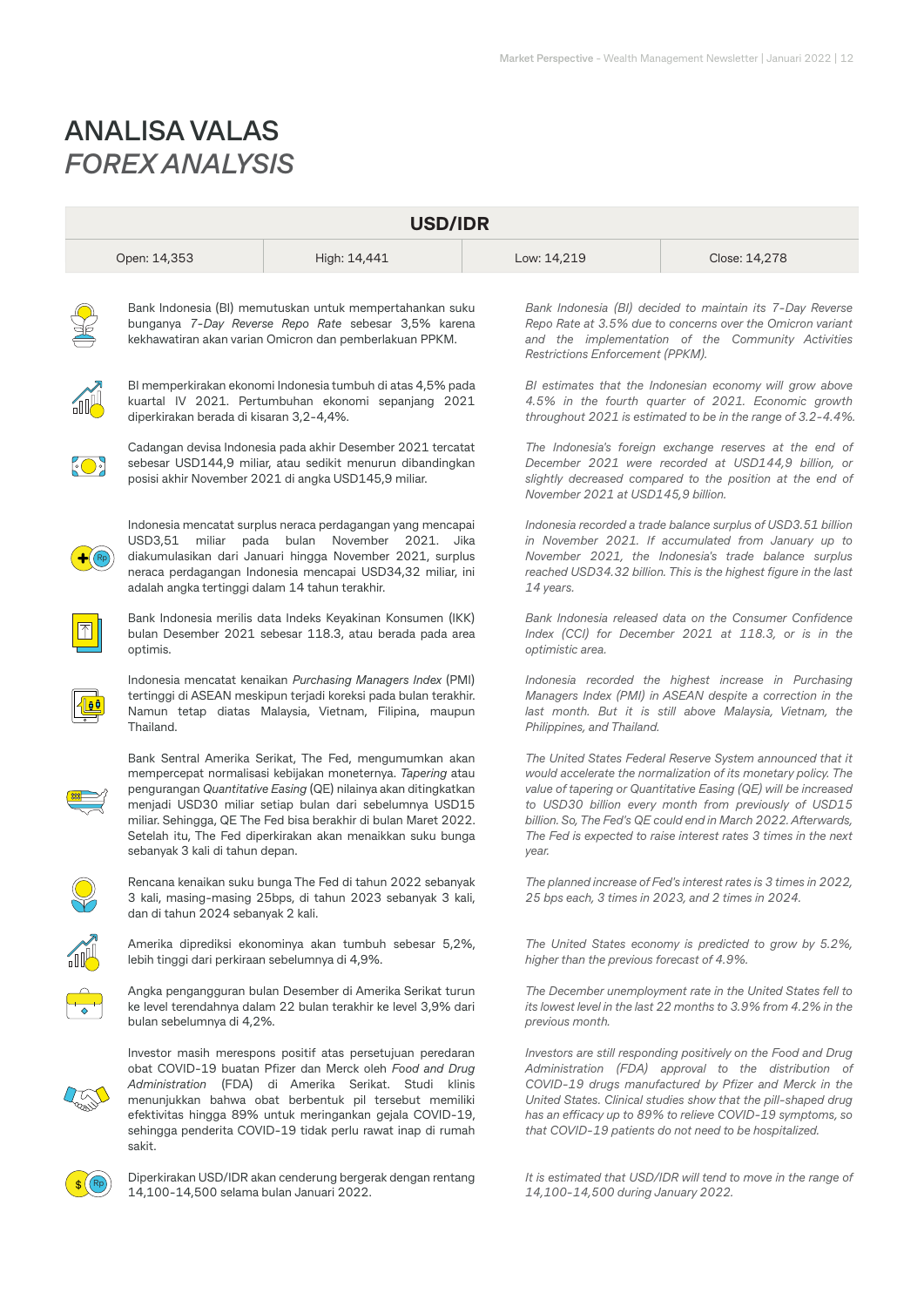| <b>AUD/USD</b> |                                                                                                                                                                                                                                                                                                                                                                                                                                                                                   |                                                                                                                                                                                                                                     |  |                                                                                                                                                                                                                                                                                                                                                                                                                                                                                 |                                                                                                                                                                                                                                                              |  |
|----------------|-----------------------------------------------------------------------------------------------------------------------------------------------------------------------------------------------------------------------------------------------------------------------------------------------------------------------------------------------------------------------------------------------------------------------------------------------------------------------------------|-------------------------------------------------------------------------------------------------------------------------------------------------------------------------------------------------------------------------------------|--|---------------------------------------------------------------------------------------------------------------------------------------------------------------------------------------------------------------------------------------------------------------------------------------------------------------------------------------------------------------------------------------------------------------------------------------------------------------------------------|--------------------------------------------------------------------------------------------------------------------------------------------------------------------------------------------------------------------------------------------------------------|--|
|                | Open: 0.7168                                                                                                                                                                                                                                                                                                                                                                                                                                                                      | High: 0.7277                                                                                                                                                                                                                        |  | Low: 0.6993                                                                                                                                                                                                                                                                                                                                                                                                                                                                     | Close: 0.7268                                                                                                                                                                                                                                                |  |
|                | untuk produk-produk rumah tangga dan pakaian.                                                                                                                                                                                                                                                                                                                                                                                                                                     | Data Retail Sales bulan November di Australia yang dirilis naik<br>7,3%(MoM), jauh di atas ekspektasi di angka 3,9%(MoM).<br>Kenaikan tersebut karena adanya kenaikan belanja konsumen                                              |  | household products and clothing.                                                                                                                                                                                                                                                                                                                                                                                                                                                | The released Retail Sales data for November in Australia rose<br>by 7.3% (MoM), far above the expected 3.9% (MoM). The<br>increase was due to an increase in consumer spending for                                                                           |  |
|                | Nilai tukar Australian Dollar terhadap Rupiah sempat menguat<br>sepanjang bulan Desember 2021, dan sempat menyentuh<br>level 10,337. Penguatan tersebut karena merespon komentar<br>Bank Sentral China (PBOC) yang akan melonggarkan kebijakan<br>moneternya. Dengan pelonggaran tersebut diharapkan dapat<br>mendongkrak perekonomian di China sehingga juga akan<br>berdampak positif bagi Australia. Permintaan impor dari<br>Australia oleh China diharapkan dapat meningkat. |                                                                                                                                                                                                                                     |  | The exchange rate of the Australian Dollar against the Rupiah<br>had strengthened throughout December 2021, and had<br>touched the level of 10,337. The strengthening was in<br>response to comments by the People's Bank of China (PBOC)<br>which would relax its monetary policy. This relaxation is<br>expected to boost the economy in China so that it will also have<br>a positive impact on Australia. Import demand from Australia<br>by China is expected to increase. |                                                                                                                                                                                                                                                              |  |
|                | menerapkan lockdown.                                                                                                                                                                                                                                                                                                                                                                                                                                                              | Kasus Omicron di Australia tembus 1 juta kasus. Sydney<br>mencatatkan 3,057 kasus COVID-19, dan ini merupakan<br>angka tertinggi kasus harian. Namun, Perdana Menteri<br>Australia, Scott Morrison, mengatakan Australia tidak akan |  | implement a lockdown.                                                                                                                                                                                                                                                                                                                                                                                                                                                           | The number of Omicron cases in Australia surpassed 1 million<br>cases. Sydney recorded 3,057 cases of COVID-19, and this is<br>the highest number of daily cases. However, the Prime Minister<br>of Australia, Scott Morrison, said that Australia would not |  |
|                | dominan dalam wabah gelombang ketiga.                                                                                                                                                                                                                                                                                                                                                                                                                                             | Catatan lembaga kesehatan New South Wales Health<br>menunjukkan kemungkinan Omicron akan jadi varian yang                                                                                                                           |  | outbreak.                                                                                                                                                                                                                                                                                                                                                                                                                                                                       | Records of the New South Wales Health indicate that Omicron<br>will likely be the dominant variant in the third wave of the                                                                                                                                  |  |
|                |                                                                                                                                                                                                                                                                                                                                                                                                                                                                                   | Diperkirakan AUD/USD akan cenderung bergerak dengan<br>rentang 0.7090-0.7280 pada bulan Januari 2022.                                                                                                                               |  | range of 0.7090-0.7280 in January 2022.                                                                                                                                                                                                                                                                                                                                                                                                                                         | It is estimated that AUD/USD will tend to move within the                                                                                                                                                                                                    |  |
|                | <b>EUR/USD</b>                                                                                                                                                                                                                                                                                                                                                                                                                                                                    |                                                                                                                                                                                                                                     |  |                                                                                                                                                                                                                                                                                                                                                                                                                                                                                 |                                                                                                                                                                                                                                                              |  |

|    | Open: 1.1332                                           | High: 1.1386                                                                        | Low: 1.1222 | Close: 1.1376                                                                                                       |
|----|--------------------------------------------------------|-------------------------------------------------------------------------------------|-------------|---------------------------------------------------------------------------------------------------------------------|
| SE | Bank Sentral Eropa<br>memangkas pembelian obligasinya. | (ECB)<br>mengumumkan<br>untuk<br>mempertahankan suku bunga acuannya di level 0% dan |             | The European Central Bank (ECB) announced to maintain its<br>benchmark interest rate at 0% and cut its bond buying. |



ECB mengumumkan rencana pembelian pengurangan asetnya pada kuartal mendatang. Namun, ECB juga menekankan tetap adanya fleksibilitas kebijakan.



Data inflasi bulan Desember di zona Eropa naik ke level tertingginya di angka 5%, jauh di atas ekspektasi analis di angka 4,7%. Kenaikan tersebut terutama disebabkan karena kenaikan harga energi yang naik 26% dari tahun sebelumnya.



Angka penjualan retail bulan Desember di zona Eropa juga naik 7,8%, di atas prediksi di angka 5,6%. Kenaikan tersebut dipicu karena kenaikan pembelian barang selain bahan makanan. Kenaikan tersebut menunjukkan bahwa permintaan tetap terjaga meskipun masih terdapat beberapa pembatasan akibat pandemi.



Data *Producer Price Index* Eropa naik di atas ekspektasi analis. Data *Producer Price Index* naik 5,4%(MoM) atau 21,9%(YoY). Kenaikan tersebut terutama disebabkan karena tingginya harga energi di Eropa.



*Yield* obligasi pemerintah Eropa juga mengalami kenaikan karena investor berfokus ke *tapering* pembelian obligasi yang akan dilakukan bank sentral di tahun 2022. *Yield* obligasi pemerintah Jerman tenor 10 tahun naik 1bps ke level -0,228% dan *yield* obligasi pemerintah Italia tenor 10 tahun naik 3bps ke level 1,13%.

*The ECB announced a plan to buy its asset reductions in the coming quarters. However, the ECB also emphasized the persistence of policy flexibility.*

*The European zone inflation in December rose to its highest level of 5%, far above analysts' expectations of 4.7%. The increase was mainly due to an increase in energy prices, which rose 26% from the previous year.*

*The European zone retail sales figures in December also rose 7.8%, above the forecast at 5.6%. The increase was triggered by an increase in purchases of goods other than food. The increase shows that demand is maintained even though there are still some restrictions due to the pandemic.*

*The European Producer Price Index increased above the analysts' expectations. The data showed that the Producer Price Index rose by 5.4% (MoM) or 21.9% (YoY). The increase was mainly due to high energy prices in Europe.*

*The European government bond yields also rose as the investors focused on tapering, the central bank's bond buying in 2022. German 10-year government bond yields rose 1 bps to -0.228% and Italian 10-year government bond yields rose 3 bps to 1.13%.*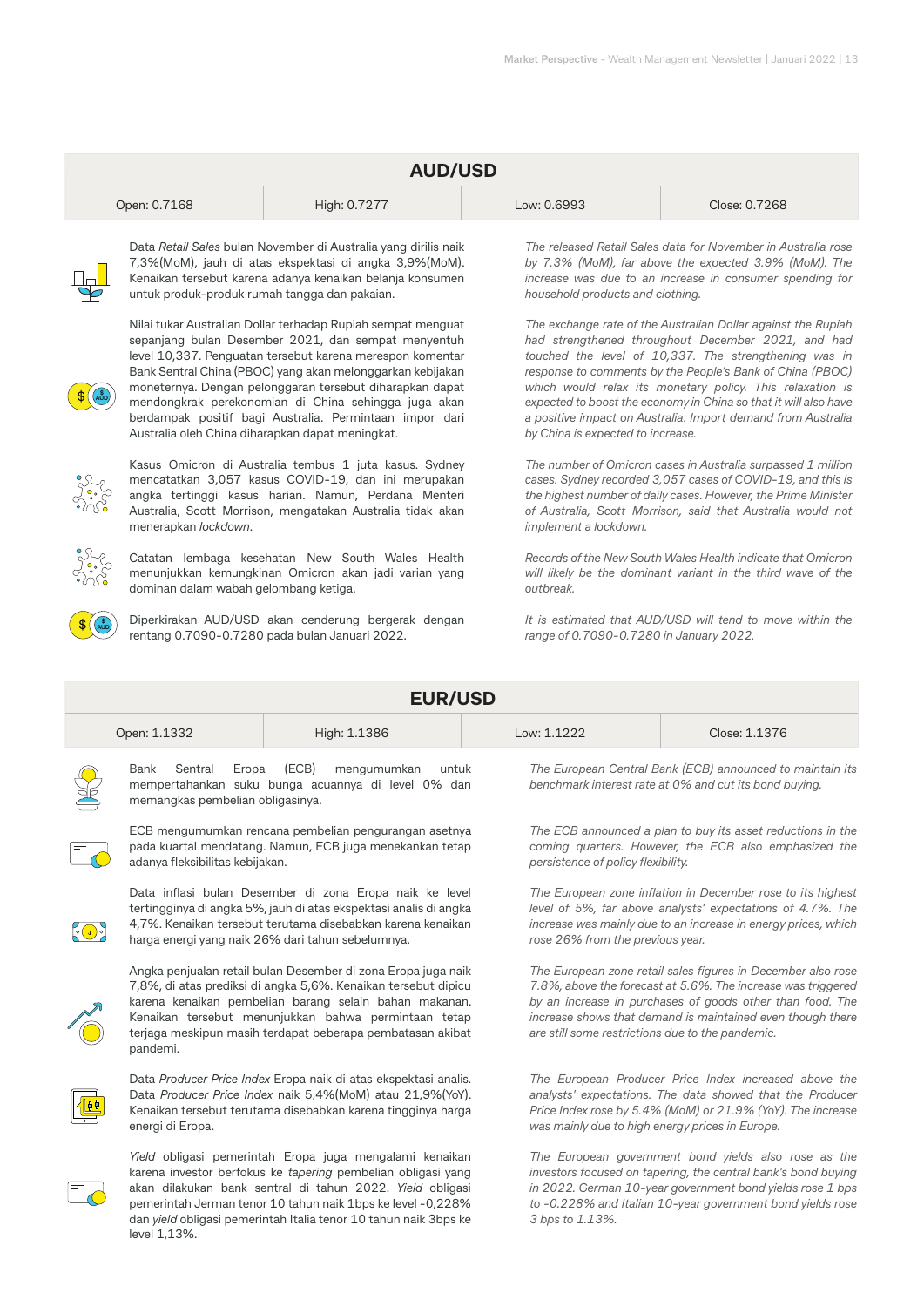| <b>EUR/USD</b>                                                                                                                                                                                                                                                                                                                                                                                                                                                                                                                                                                                                                                                                          |                                                                                                                                                                                                                                                                  |                                                                            |                                                                                                                                                                                                                                                                                                                                                                                                                                                                                                                            |                                                                                                                                                                                       |  |  |
|-----------------------------------------------------------------------------------------------------------------------------------------------------------------------------------------------------------------------------------------------------------------------------------------------------------------------------------------------------------------------------------------------------------------------------------------------------------------------------------------------------------------------------------------------------------------------------------------------------------------------------------------------------------------------------------------|------------------------------------------------------------------------------------------------------------------------------------------------------------------------------------------------------------------------------------------------------------------|----------------------------------------------------------------------------|----------------------------------------------------------------------------------------------------------------------------------------------------------------------------------------------------------------------------------------------------------------------------------------------------------------------------------------------------------------------------------------------------------------------------------------------------------------------------------------------------------------------------|---------------------------------------------------------------------------------------------------------------------------------------------------------------------------------------|--|--|
|                                                                                                                                                                                                                                                                                                                                                                                                                                                                                                                                                                                                                                                                                         | Open: 1.1332                                                                                                                                                                                                                                                     | High: 1.1386                                                               | Low: 1.1222                                                                                                                                                                                                                                                                                                                                                                                                                                                                                                                | Close: 1.1376                                                                                                                                                                         |  |  |
|                                                                                                                                                                                                                                                                                                                                                                                                                                                                                                                                                                                                                                                                                         | Negara Perancis saat ini masuk ke daftar negara dengan<br>penambahan kasus COVID-19 sebanyak 100.000 kasus per<br>hari, kemudian disusul oleh Inggris dan Amerika Serikat. Dan<br>ini merupakan yang pertama kali terjadi sepanjang pandemi<br>melanda Perancis. |                                                                            | during the pandemic that hit France.                                                                                                                                                                                                                                                                                                                                                                                                                                                                                       | France is currently on the list of countries with 100,000<br>additional COVID-19 cases per day, followed by the United<br>Kingdom and the United States. This is the first occurrence |  |  |
|                                                                                                                                                                                                                                                                                                                                                                                                                                                                                                                                                                                                                                                                                         | menjadi 56,7 dari sebelumnya di angka 57,8.                                                                                                                                                                                                                      | Data PMI Manufacturing Jerman bulan November turun                         | 56.7 from 57.8 earlier.                                                                                                                                                                                                                                                                                                                                                                                                                                                                                                    | The German Manufacturing PMI in November decreased into                                                                                                                               |  |  |
|                                                                                                                                                                                                                                                                                                                                                                                                                                                                                                                                                                                                                                                                                         | Data unemployment change Jerman bulan November turun<br>ke angka 34.000.                                                                                                                                                                                         |                                                                            | decreased to 34,000.                                                                                                                                                                                                                                                                                                                                                                                                                                                                                                       | The German unemployment change data in November                                                                                                                                       |  |  |
|                                                                                                                                                                                                                                                                                                                                                                                                                                                                                                                                                                                                                                                                                         | EUR/USD akan cenderung bergerak dalam rentang<br>1.1200-1.1530 pada bulan Januari 2022.                                                                                                                                                                          |                                                                            |                                                                                                                                                                                                                                                                                                                                                                                                                                                                                                                            | EUR/USD will tend to move within the range of<br>1.1200-1.1530 in January 2022.                                                                                                       |  |  |
|                                                                                                                                                                                                                                                                                                                                                                                                                                                                                                                                                                                                                                                                                         |                                                                                                                                                                                                                                                                  | <b>GBP/USD</b>                                                             |                                                                                                                                                                                                                                                                                                                                                                                                                                                                                                                            |                                                                                                                                                                                       |  |  |
|                                                                                                                                                                                                                                                                                                                                                                                                                                                                                                                                                                                                                                                                                         | Open: 1.3322                                                                                                                                                                                                                                                     | High: 1.3550                                                               | Low: 1.3164                                                                                                                                                                                                                                                                                                                                                                                                                                                                                                                | Close: 1.3526                                                                                                                                                                         |  |  |
| Bank Sentral Inggris (BoE) memutuskan untuk menaikkan<br>suku bunga acuannya dari 0,1% menjadi 0,25%, dan<br>menjadi bank sentral pertama yang menaikan suku bunga<br>acuannya sejak awal pandemi.<br>Data Services PMI bulan Desember di Inggris turun di<br>angka 53.6 dari bulan sebelumnya di angka 58.5.<br>Harga perumahan di Inggris di bulan Desember naik<br>signifikan, yaitu sebesar 1.1% (MoM) atau 9.8% (YoY). Dan<br>itu merupakan kenaikan tertingginya sejak tahun 2006.<br>TO<br>Pasar properti di Inggris mulai mengalami pemulihan<br>karena adanya pelonggaran perpajakan untuk konsumen<br>dan kenaikan permintaan akibat banyak orang yang bekerja<br>dari rumah. |                                                                                                                                                                                                                                                                  | pandemic.<br>58.5 in the previous month.<br>many people working from home. | The Bank of England (BoE) decided to raise its benchmark<br>interest rate from 0.1% to 0.25%, becoming the first central<br>bank to raise its benchmark interest rate since the start of the<br>The UK Services PMI in December decreased into 53.6 from<br>The UK housing prices in December rose significantly by 1.1%<br>(MoM) or 9.8% (YoY). It is the highest increase since 2006.<br>The property market in the UK is starting to recover due to the<br>easing of taxation for consumers and increased demand due to |                                                                                                                                                                                       |  |  |
| Diperkirakan GBP/USD akan bergerak dalam rentang<br>$\left(  \right)$<br>1.3320-1.3700 pada bulan Januari 2022.                                                                                                                                                                                                                                                                                                                                                                                                                                                                                                                                                                         |                                                                                                                                                                                                                                                                  |                                                                            | 1.3320-1.3700 in January 2022.                                                                                                                                                                                                                                                                                                                                                                                                                                                                                             | It is estimated that GBP/USD will move in the range of                                                                                                                                |  |  |

| <b>USD/JPY</b> |              |             |               |  |  |
|----------------|--------------|-------------|---------------|--|--|
| Open: 113.50   | High: 115.20 | Low: 112.56 | Close: 115.09 |  |  |
|                |              |             |               |  |  |



Parlemen Jepang menyetujui anggaran tambahan hampir JPY36 triliun atau USD317 miliar. Anggaran tersebut untuk tahun fiskal hingga Maret 2022 dan untuk membantu rumah tangga dan bisnis yang dilanda pandemi.

1.3320-1.3700 pada bulan Januari 2022.

Kabinet Jepang juga menyetujui rencana anggaran tahunan

 $\bigcirc$ 

terbesar senilai USD940 miliar untuk tahun anggaran Jepang yang akan dimulai bulan April 2022. Dengan prioritas anggaran untuk menanggulangi COVID-19 dan pendistribusian pertumbuhan dan pendapatan. Pemerintah Jepang juga memprediksi pertumbuhan ekonomi Jepang akan naik 3.2% pada tahun ini dari estimasi sebelumnya yang hanya 2,2%.

*The Japanese Parliament approved an additional budget of nearly JPY 36 trillion or USD317 billion. The budget is for the fiscal year through March 2022 and to help households and businesses hit by the pandemic.*

*1.3320-1.3700 in January 2022.*

*The Cabinet of Japan also approved the largest annual budget plan of USD940 billion for the Japanese fiscal year starting in April 2022, with the budget priorities for tackling COVID-19 and distributing growth and income. The Japanese Government also predicts Japan's economic growth will rise 3.2% this year from the previous estimate of 2.2% only.*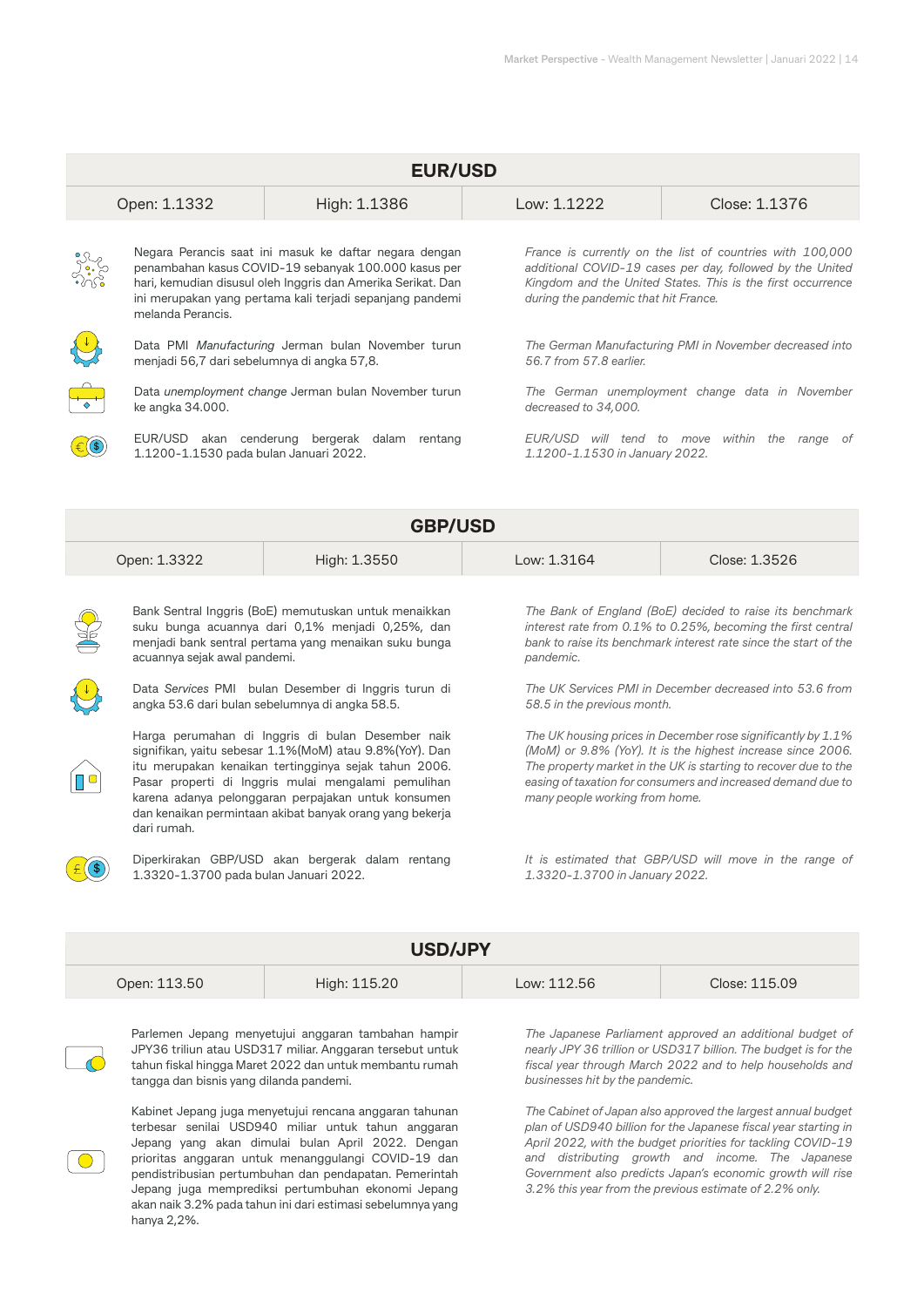| <b>USD/JPY</b> |              |             |               |  |  |
|----------------|--------------|-------------|---------------|--|--|
| Open: 113.50   | High: 115.20 | Low: 112.56 | Close: 115.09 |  |  |



Data inflasi konsumen bulan November di Jepang naik 0,5% (YoY). Kenaikan tersebut merupakan kenaikan tertingginya yang disebabkan karena kenaikan harga energi dan harga komoditas. Kenaikan tersebut diperkirakan dapat membuat Bank of Japan (BoJ) untuk menarik stimulus moneternya segera, meskipun inflasi di Jepang masih jauh dari target BoJ di angka 2%.



Data produksi pabrik bulan November di Jepang naik 7,2%, dimana ini merupakan pertumbuhan terbesar sejak 2013. Hal ini karena produksi di sektor otomotif meningkat. Kenaikan produksi sektor otomotif didorong oleh pemulihan pasokan suku cadang global, sehingga hal tersebut mengangkat prospek pemulihan ekonomi Jepang.

Akan tetapi, meskipun aktivitas manufaktur di Jepang mulai membaik, Jepang masih menghadapi kelangkaan chip dan kenaikan kasus varian baru Omicron yang akan menghambat pemulihan ekonomi di Jepang.

Selain itu, Data angka pengangguran bulan November Jepang juga naik ke angka 2,8% dari bulan sebelumnya di angka 2,7%. Para analis memprediksi ekonomi Jepang akan tumbuh 6,1% (YoY) pada kuartal IV 2021, atau naik dari kuartal sebelumnya karena adanya pemulihan aktivitas konsumen dan perusahaan.



Diperkirakan USD/JPY akan cenderung bergerak dengan rentang 114.20-116.30 pada bulan Januari 2022.

*The Japan consumer inflation data in November rose by 0.5% (YoY). This increase was the highest increase due to an increase in energy prices and commodity prices. The increase is expected to prompt the Bank of Japan (BoJ) to withdraw its monetary stimulus immediately, even though inflation in Japan is still far from the BoJ's target of 2%.*

*Factory production Japan rose by 7.2% in November, which is the biggest growth since 2013. This is because production in the automotive sector increased. The increase in the automotive sector production was driven by the recovery in global spare parts supply, thus raising prospects for Japan's economic recovery.*

*However, even though manufacturing activity in Japan has started to improve, Japan is still facing a shortage of chips and an increase in new Omicron variants cases which will hamper the economic recovery in Japan.*

*In addition, the Japan unemployment rate in November also rose to 2.8% from 2.7% in the previous month. The analysts predict that the Japanese economy will grow 6.1% (YoY) in the fourth quarter of 2021, or up from the previous quarter due to the recovery in consumer and corporate activities.*

*It is estimated that USD/JPY will tend to move within the range of 114.20-116.30 in January 2022.*

# **FX OUTLOOK\***

| Support-2 | Support-1 | <b>Mata Uang</b><br><b>Currency</b> | Resistance-1 | Resistance-2 |
|-----------|-----------|-------------------------------------|--------------|--------------|
| 14,100    | 14,200    | USD/IDR                             | 14,400       | 14,500       |
| 0.7090    | 0.7140    | AUD/USD                             | 0.7230       | 0.7280       |
| 1.1200    | 1.1240    | EUR/USD                             | 1.1440       | 1.1530       |
| 1.3320    | 1.3630    | GBP/USD                             | 1.3660       | 1.3700       |
| 111.90    | 112.80    | USD/JPY                             | 114.60       | 115.40       |

\*Estimasi dapat berubah sewaktu-waktu sesuai dengan kondisi pasar terbaru

*\* Estimates are subject to change at any time according to the latest market conditions*

Keterangan / *Remarks:*:

1. '*Support-1*' adalah estimasi batas bawah pertama ketika suatu mata uang melemah. Apabila batas ini terlewati, maka diperkirakan akan menuju '*Support-2*'. *'Support-1' is the first estimated lower limit when a currency weakens. If this limit is exceeded, it is expected to go to 'Support-2'.*

2. '*Resistance-1*' adalah estimasi batas atas pertama ketika suatu mata uang menguat. Apabila batas ini terlewati, maka diperkirakan akan menuju ke '*Resistance-2*'.  *'Resistance-1' is the first estimated upper limit when a currency strengthens. If this limit is exceeded, it is expected to go to 'Resistance-2'.*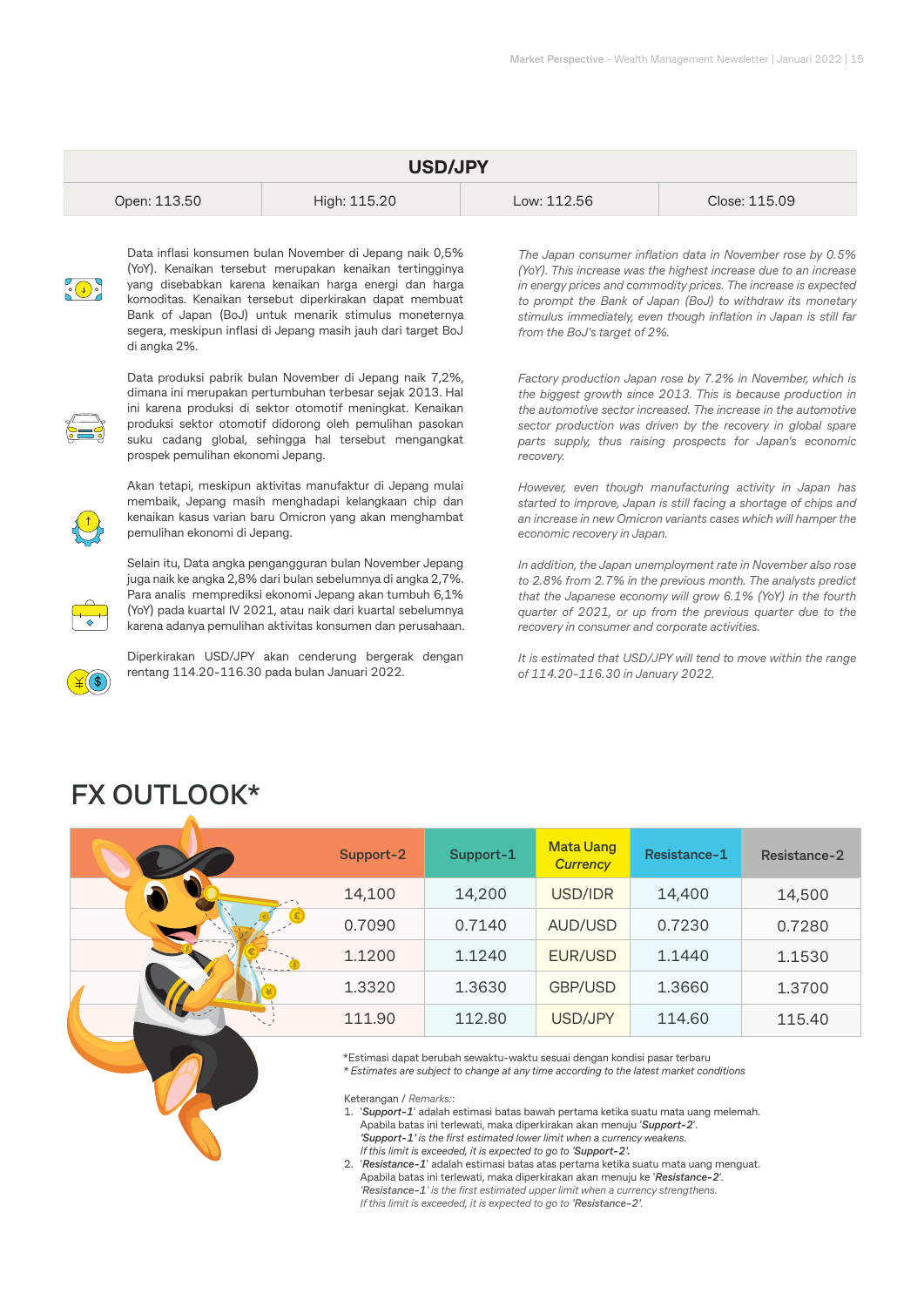# *DISCLAIMER*

Kecuali dinyatakan lain, semua data bersumber dari berita media massa dan tidak dibuat dan/atau diterbitkan oleh PT Bank Commonwealth ("**PTBC**"). Sehingga, PTBC tidak menjamin dan/atau bertanggung jawab atas keakuratan, keabsahan dan validitas data-data yang ditampilkan dalam Laporan ini dan PTBC dibebaskan dari segala klaim dan/atau tuntutan dari pihak ketiga atas penerbitan Laporan ini termasuk konten dan data dari Laporan ini.

Laporan ini disusun tanpa mempertimbangkan tujuan, situasi keuangan, pengetahuan, pengalaman atau kebutuhan orang-orang tertentu yang mungkin menerima laporan ini dan tiada kapasitas PTBC untuk menanggung kerugian yang ditimbulkan dari penerbitan Laporan ini. Laporan ini diterbitkan semata-mata untuk tujuan informasi dan tidak boleh dapat ditafsirkan sebagai suatu ajakan dan/atau penawaran untuk pembelian efek atau instrumen keuangan. PTBC tidak ada kewajiban untuk melakukan penilaian kelayakan atas Laporan ini dan/atau melakukan penyesuaian laporan untuk penerima laporan ini yang karenanya tidak mendapat manfaat dari perlindungan peraturan dalam hal ini.

Laporan ini bukan merupakan nasihat dan/atau petunjuk. Semua penerima Laporan ini harus, sebelum bertindak atas dasar informasi dalam Laporan ini, mempertimbangkan kewajaran dan/atau kelayakan dan/atau kesesuaian informasi, dengan memperhatikan tujuan-tujuan penerima Laporan tersebut, situasi keuangan dan kebutuhan, dan jika perlu mencari bantuan profesional yang tepat, memperhatikan kondisi valuta asing atau nasihat keuangan tentang isi Laporan ini sebelum dan/atau pada saat membuat keputusan investasi.

Kami percaya bahwa informasi dalam laporan ini adalah benar dan setiap pendapat, kesimpulan atau rekomendasi yang cukup telah diadakan atau dibuat, berdasarkan informasi yang tersedia pada Laporan ini , tetapi PTBC menyatakan tidak ada satupun yang dapat dianggap sebagai pernyataan atau jaminan dari PTBC, baik tersurat atau tersirat, yang dibuat atau disediakan untuk akurasi, kehandalan atau kelengkapan setiap pernyataan yang dibuat dalam Laporan ini. Setiap pendapat, kesimpulan atau rekomendasi yang ditetapkan dalam Laporan ini dapat berubah sewaktu-waktu tanpa pemberitahuan dan mungkin berbeda atau bertentangan dengan, kesimpulan, pendapat atau rekomendasi yang diungkapkan oleh PTBC. PTBC tidak berkewajiban untuk, memberitahukan perkembangan terkini atau harus terus mengikuti informasi terkini yang terdapat dalam Laporan ini.

PTBC tidak bertanggung jawab untuk setiap kerugian atau kerusakan dalam bentuk dan karena alasan apapun yang timbul akibat dari penggunaan seluruh dan/atau setiap bagian dari laporan ini. Setiap penilaian, proyeksi dan perkiraan yang terkandung dalam laporan ini didasarkan pada sejumlah asumsi dan perkiraan dan tunduk pada kontinjensi dan ketidakpastian. Asumsi dan perkiraan yang berbeda dapat mengakibatkan hasil material yang berbeda pula.PTBC tidak mewakili atau menjamin bahwa salah satu proyeksi penilaian atau prakiraan, atau salah satu dasar asumsi atau perkiraan, akan dipenuhi. Kinerja masa lalu bukan merupakan indikator yang dapat diandalkan untuk kinerja masa depan.

PTBC tidak menjamin kinerja dari produk investasi dan/atau pembayaran kembali modal dengan produk yang didistribusikan oleh PTBC. Investasi pada produk-produk yang didistribusikan oleh PTBC bukan merupakan simpanan atau kewajiban lainnya dari PTBC dan setiap jenis produk investasi memiliki risiko, termasuk risiko investasi dan hilangnya pendapatan dan modal yang diinvestasikan. Contoh yang digunakan dalam komunikasi ini hanya untuk ilustrasi. Semua materi yang disajikan dalam laporan ini, kecuali bila ditentukan lain, berada di bawah hak cipta PTBC . Tidak satu pun dari materi, maupun isinya, maupun salinannya, dapat diubah dengan cara apapun, ditransmisikan ke, disalin atau didistribusikan kepada pihak lain, tanpa izin tertulis dari PTBC Anda wajib membaca dan memahami karakteristik, manfaat dan risiko dari produk investasi sebelum melakukan investasi. Ringkasan informasi produk selengkapnya dapat diakses www.commbank.co.id. Jika Anda ingin berdiskusi lebih lanjut mengenai instrumen keuangan yang dijelaskan dalam laporan ini, silakan hubungi Call Centre kami di 15000 30 atau email kami di customercare@commbank.co.id

*Unless otherwise stated, all data are sourced from mass media news and are not created and/or published by PT Bank Commonwealth ("PTBC"). Thus, PTBC does not guarantee and/or is responsible for the accuracy, legality, and validity of the data that displayed in this Report and PTBC is released from all claims and/or lawsuit from third parties for the publication of this Report including the content and data of this Report.*

*This report has been prepared without considering the purpose, financial situation, knowledge, experience or needs of certain people who may received this Report and there is no obligation for PTBC to bear any losses arising from the publication of this report. This report is published solely for informational purposes*  and does not may be construed as a solicitation and/or offer to purchase securities or financial instruments. PTBC has no obligation to conduct a feasibility *assessment of this Report and/or make adjustment to the report for recipients who therefore do not get any benefit from regulatory protection in this regard.*

*This report does not constitute advice and/or guidance. All recipients of this Report should, before acting based on the information in this Report, consider fairness and/or appropriateness and/or suitability of the information, taking into account the purposes of the recipients of the Report, financial situation and needs, and if necessary seeking appropriate from professional assistance, notice of foreign exchange conditions or financial advice regarding the contents of this Report before and/or when making investment decisions.* 

We believe that the information in this Report is correct and any reasonable opinion, conclusion or recommendation has been held or made, based on the *information available in this Report, but PTBC declares that nothing should be construed as a representation or warranty from PTBC, either express or implied, made or provided as to the accuracy, reliability or completeness of any representations made in this Report. Any opinions, conclusions or recommendations set forth in this Report are subject to change without notice and may vary or contrary to, the conclusions, opinions or recommendations expressed by PTBC. PTBC is not obligated to, notify the latest update or have to keep abreast of the latest information contained in this Report.* 

*PTBC is not responsible for any loss or damage in any form and for any reason arising from the use of all and/or any part of this report. Any judgments, projections*  and estimates contained in this report are based on a number of assumptions and estimation and are subject to contingencies and uncertainties. Different assumptions and estimates may result in materially different results. PTBC does not represent or warrant that any of the valuation projections or forecasts, or one *of the basic assumptions or estimates, will be met. Past performance is not a reliable indicator for future performance.*

*PTBC does not guarantee the performance of investment products and/or repayment of capital with products distributed by PTBC. Investments in products distributed by PTBC are not deposits or other obligations of PTBC and every type of investment product carries risks, including investment risk and loss of income*  and invested capital. Examples used in this communication are for illustration purposes only. All material presented in this Report, unless otherwise specified, is *under the copyright of PTBC. Neither of the materials, nor their contents, nor copies thereof, may be altered by in any way, transmitted to, copy or distributed to other parties, without the written permission of PTBC. You must read and understand the characteristics, benefit and risks of investment products before*  investing. A complete summary of product information can be accessed at www.commbank.co.id. If you want to discuss further about the instrument financial *statements described in this report, please contact our Call Center at 15000 30 or email us at customercare@commbank.co.id.*